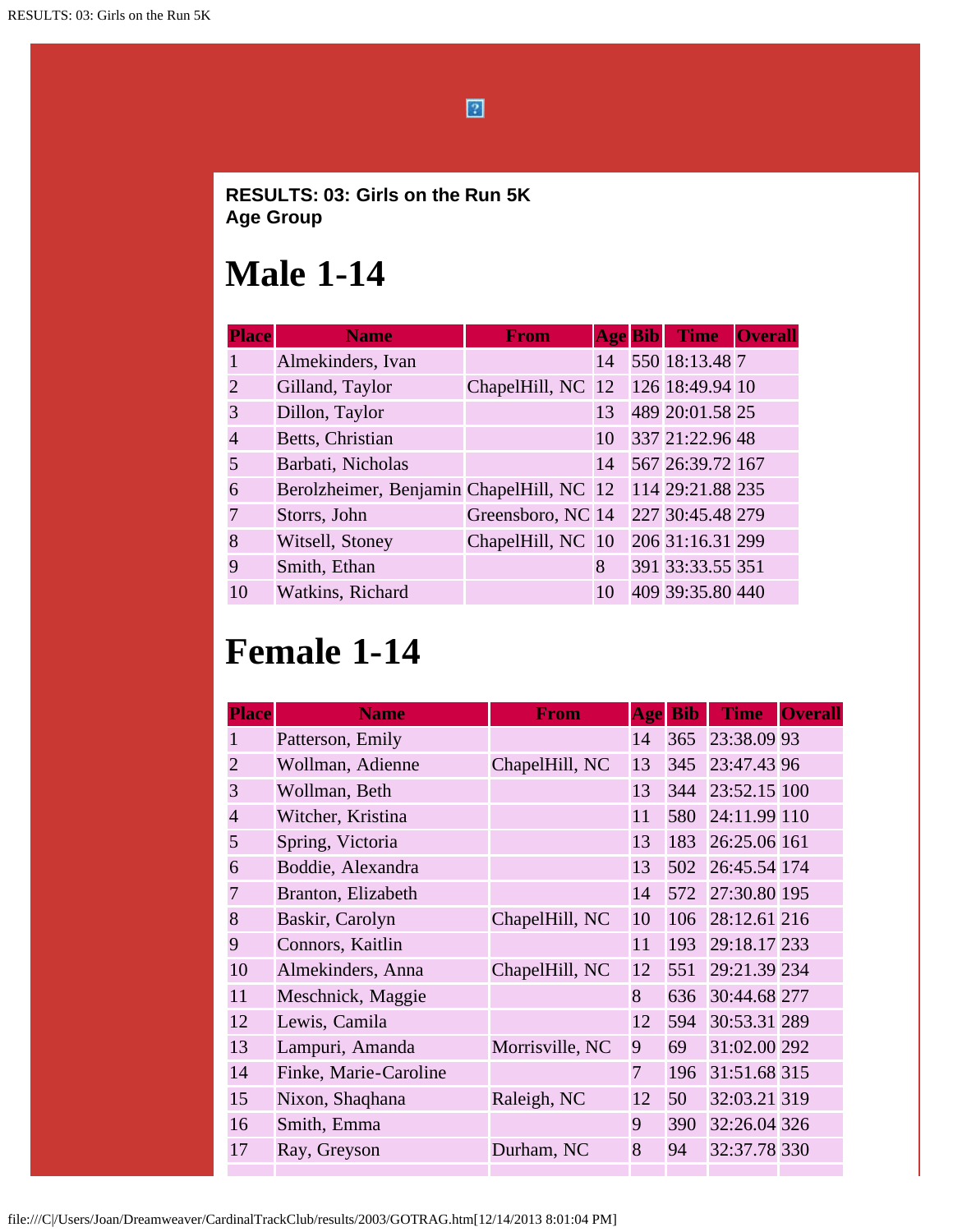| 18 | Patsey, Haley                       | Morrisville, NC    | 9              | 67  | 32:45.45 334      |
|----|-------------------------------------|--------------------|----------------|-----|-------------------|
| 19 | Thompson, Ashley                    | Durham, NC         | 9              | 96  | 32:45.75 335      |
| 20 | Schenck, Sheldonn                   |                    | 11             | 604 | 32:49.10 338      |
| 21 | Holland, Kate                       | Hillsborough, NC 9 |                | 80  | 33:09.74 345      |
| 22 | Johnson, Meg                        | ChapelHill, NC     | 10             | 109 | 33:42.02 354      |
| 23 | Watkins, Maiben                     |                    | $\overline{7}$ | 410 | 34:27.28 363      |
| 24 | Chalker, Kylie                      | Morrisville, NC    | 10             | 63  | 34:49.34 375      |
| 25 | McGahey, Amanda                     | Cary, NC           | 9              | 71  | 35:07.05 380      |
| 26 | Kesler, Kari                        |                    | 11             | 516 | 35:20.44 383      |
| 27 | Meyer, Theresa                      |                    | 9              | 526 | 36:20.77 388      |
| 28 | Witsell, Porter                     | ChapelHill, NC     | 13             | 204 | 36:28.18 390      |
| 29 | Stallard, Randa                     | Durham, NC         | 10             | 37  | 36:32.18 392      |
| 30 | Bowen, Marie                        |                    | 11             | 590 | 36:45.53 396      |
| 31 | Bultemeie, Mary-Elizabeth           |                    | 9              | 320 | 36:46.54 398      |
| 32 | Castrodale, Dara                    | CARY, NC           | 8              | 73  | 37:09.91 401      |
| 33 | Pottenger, Tatum                    |                    | 11             | 404 | 37:11.10 403      |
| 34 | Berolzheimer, Leah                  | ChapelHill, NC     | 9              | 113 | 37:17.39 405      |
| 35 | Street, Labreya                     | Durham, NC         | 10             | 36  | 37:24.38 408      |
| 36 | Loughlin, Kate                      | Durham, NC         | 11             | 40  | 37:26.09 412      |
| 37 | Walters, Jenny                      |                    | 12             | 149 | 37:27.33 414      |
| 38 | Kamery, Madeline                    | ChapelHill, NC     | 9              | 803 | 37:33.44 417      |
| 39 | Taylor, Grace                       |                    | 12             | 558 | 37:34.46 418      |
| 40 | Kimmel, Emma                        | ChapelHill, NC     | 10             | 23  | 37:36.07 419      |
| 41 | Davis, Supriya                      | Durham, NC         | 9              | 17  | 37:36.50 420      |
| 42 | Bishop, Leah                        |                    | 8              | 674 | 37:48.56 423      |
| 43 | Bohn, Sarah                         | Durham, NC         | 9              | 83  | 37:58.99 425      |
| 44 | Pickens, Katie                      | Apex, NC           | 10             | 76  | 38:10.45 427      |
| 45 | Ringuette, Nicole                   |                    | 8              | 373 | 38:16.28 432      |
| 46 | Marshall, Elizabeth                 | Durham, NC         | 9              | 22  | 38:17.47 434      |
| 47 | Pennington, Taylor                  | Durham, NC         | 10             | 82  | 39:20.70 436      |
| 48 | Trabert, Emily                      | ChapelHill, NC     | 11             | 103 | 39:23.33 438      |
| 49 | Hutcheson, Jenna                    |                    | 9              | 93  | 39:37.17 443      |
| 50 | Roberts, Madison                    | ChapelHill, NC     | 8              | 16  | 40:05.35 444      |
| 51 | Dixon, Sally                        | Cary, NC           | 9              | 77  | 40:10.77 447      |
| 52 | Moorman, Virginia                   | Durham, NC         | 8              | 85  | 40:11.16 448      |
| 53 | Leonard, Kate                       | CARY, NC           | 10             | 72  | 40:14.73 451      |
| 54 | Dillon, Virginia                    | Durham, NC         | 10             | 87  | 40:26.84 456      |
| 55 | Chalker, Natalie                    | Morrisville, NC    | 9              |     | 1062 40:27.34 457 |
| 56 | Gordon, Bethany                     |                    | 8              | 146 | 40:40.77 458      |
| 57 | McKeel, Colleen                     | Durham, NC         | 9              | 88  | 40:48.34 462      |
| 58 | Sweitzer-Lamme, Madeline Durham, NC |                    | 8              | 34  | 41:21.04 463      |
| 59 | Ferguson, Katherine                 | Durham, NC         | 10             | 42  | 43:15.52 467      |
| 60 | Street, Lateya                      | Durham, NC         | 11             | 35  | 43:51.61 470      |
| 61 | Peterson, Shakita                   |                    | 10             | 643 | 44:56.78 477      |
|    |                                     |                    |                |     |                   |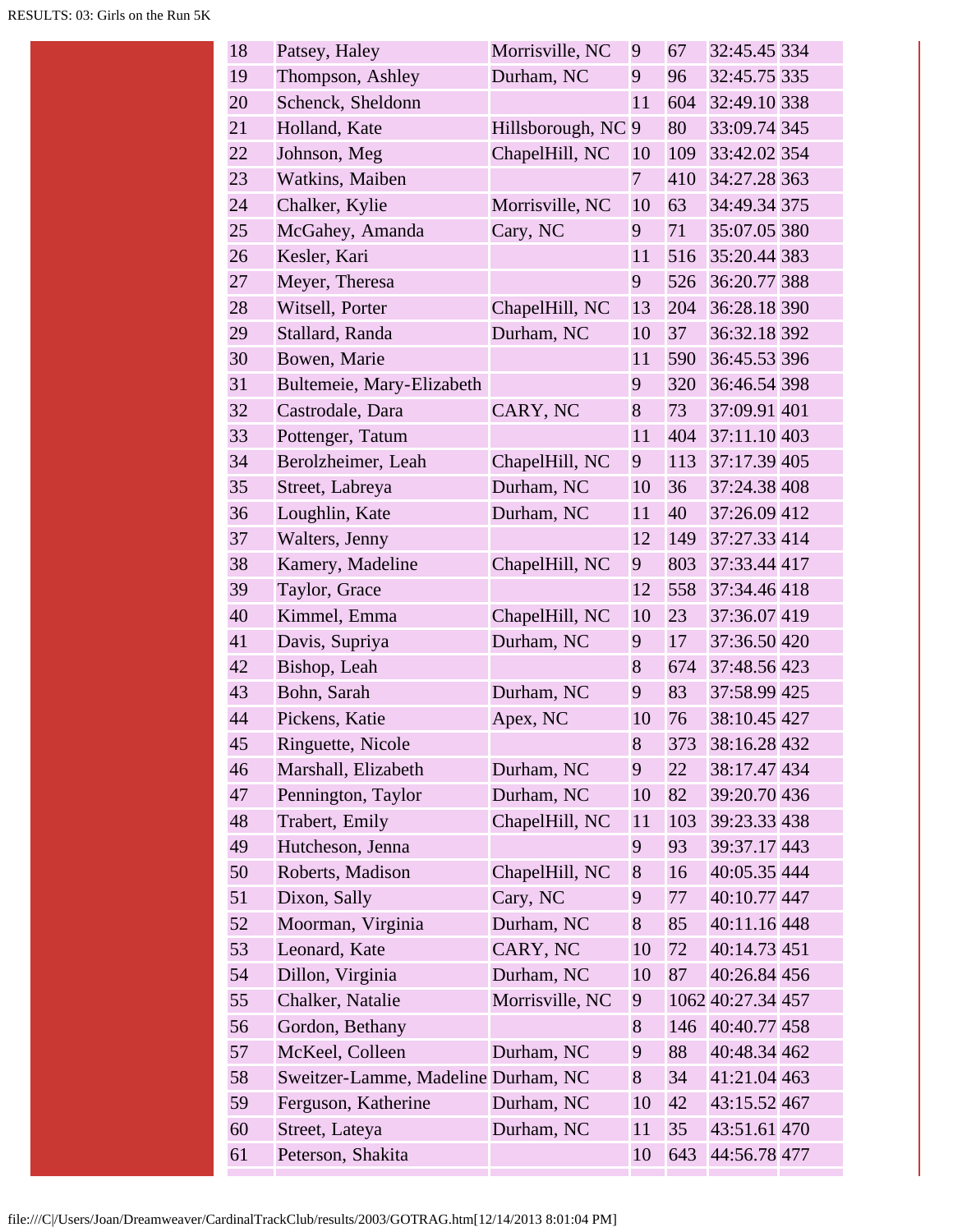| 62 | Bynum, Elizabeth  | Bahama, NC     | 9  |     | 1046 45:19.93 482 |  |
|----|-------------------|----------------|----|-----|-------------------|--|
| 63 | Woods, Alexandria | Durham, NC     | 8  | 31  | 45:21.21 485      |  |
| 64 | Sporn, Sarah      | Durham, NC     | 9  | 38  | 45:40.44 490      |  |
| 65 | Mansfield, Elani  | ChapelHill, NC | 9  | 90  | 46:11.21 496      |  |
| 66 | Steffens, Eleanor | Durham, NC     | 9  | 20  | 46:42.72 498      |  |
| 67 | Taylor, Ada       | Durham, NC     | 9  | 11  | 47:38.71 500      |  |
| 68 | Allen, Rachel     | Cary, NC       | 9  | 75  | 47:46.55 505      |  |
| 69 | Rocamora, Leah    | Durham, NC     | 10 | 14  | 48:16.81 510      |  |
| 70 | Ames, Lucy        | ChapelHill, NC | 9  | 107 | 49:12.19 519      |  |
| 71 | Gollmar, Dorothy  | ChapelHill, NC | 10 | 104 | 49:41.59 521      |  |
| 72 | Holzendorf, Erika |                | 11 | 642 | 50:38.56 527      |  |
| 73 | Eklund, Michelle  | Durham, NC     | 11 | 43  | 51:00.93 531      |  |
| 74 | Darnell, Allie    | Durham, NC     | 10 | 91  | 51:27.77 536      |  |
| 75 | McRae, Aprill     | Raleigh, NC    | 9  | 57  | 52:27.80 541      |  |
| 76 | Deberry, Danielle | Durham, NC     | 8  | 44  | 54:42.23 545      |  |
| 77 | Spero, Brittany   | Raleigh, NC    | 9  | 49  | 58:56.77 550      |  |
|    |                   |                |    |     |                   |  |

# **Male 15-19**

| <b>Place</b> | <b>Name</b>                                         | <b>From</b> |  | <b>Age Bib</b> Time Overall |  |
|--------------|-----------------------------------------------------|-------------|--|-----------------------------|--|
|              | Keyserling, Kaleb ChapelHill, NC 16 655 18:52.99 11 |             |  |                             |  |
|              | Roth, David                                         |             |  | 16 463 44:57.53 478         |  |

### **Female 15-19**

| <b>Place</b> | <b>Name</b>      | <b>From</b>                        |  | <b>Age Bib</b> Time Overall |  |
|--------------|------------------|------------------------------------|--|-----------------------------|--|
|              | Superak, Hillary | Carrboro, NC 16 9 24:37.64 116     |  |                             |  |
|              | Stone, Una       |                                    |  | 17 429 26:13.62 153         |  |
|              | Haaland, Wren    | ChapelHill, NC 15 665 26:36.06 164 |  |                             |  |
|              | Harrawood, Emily |                                    |  | 16 480 27:16.93 188         |  |
|              | Immediate, Anne  |                                    |  | 617 40:26.03 455            |  |

# **Male 20-24**

| <b>Place</b>   | <b>Name</b>                   | <b>From</b> |    | <b>Age Bib Time Overall</b> |  |
|----------------|-------------------------------|-------------|----|-----------------------------|--|
|                | Pointer, Joey                 |             | 24 | 623 18:57.59 13             |  |
| $\overline{2}$ | White, Thayer                 |             |    | 22 370 20:35.35 35          |  |
| 3              | Loyer, Kenneth                |             |    | 23 287 21:54.37 60          |  |
| $\overline{4}$ | Pathman-O'Connor, Mollie-Eric |             | 21 | 163 22:08.61 64             |  |
| 5              | Palmer, Tige/Rebecca          |             | 21 | 160 25:13.55 131            |  |
| 6              | Brooks, John                  |             | 20 | 632 25:57.41 145            |  |
|                | Dutterer, Drew                |             |    | 23 175 25:59.54 148         |  |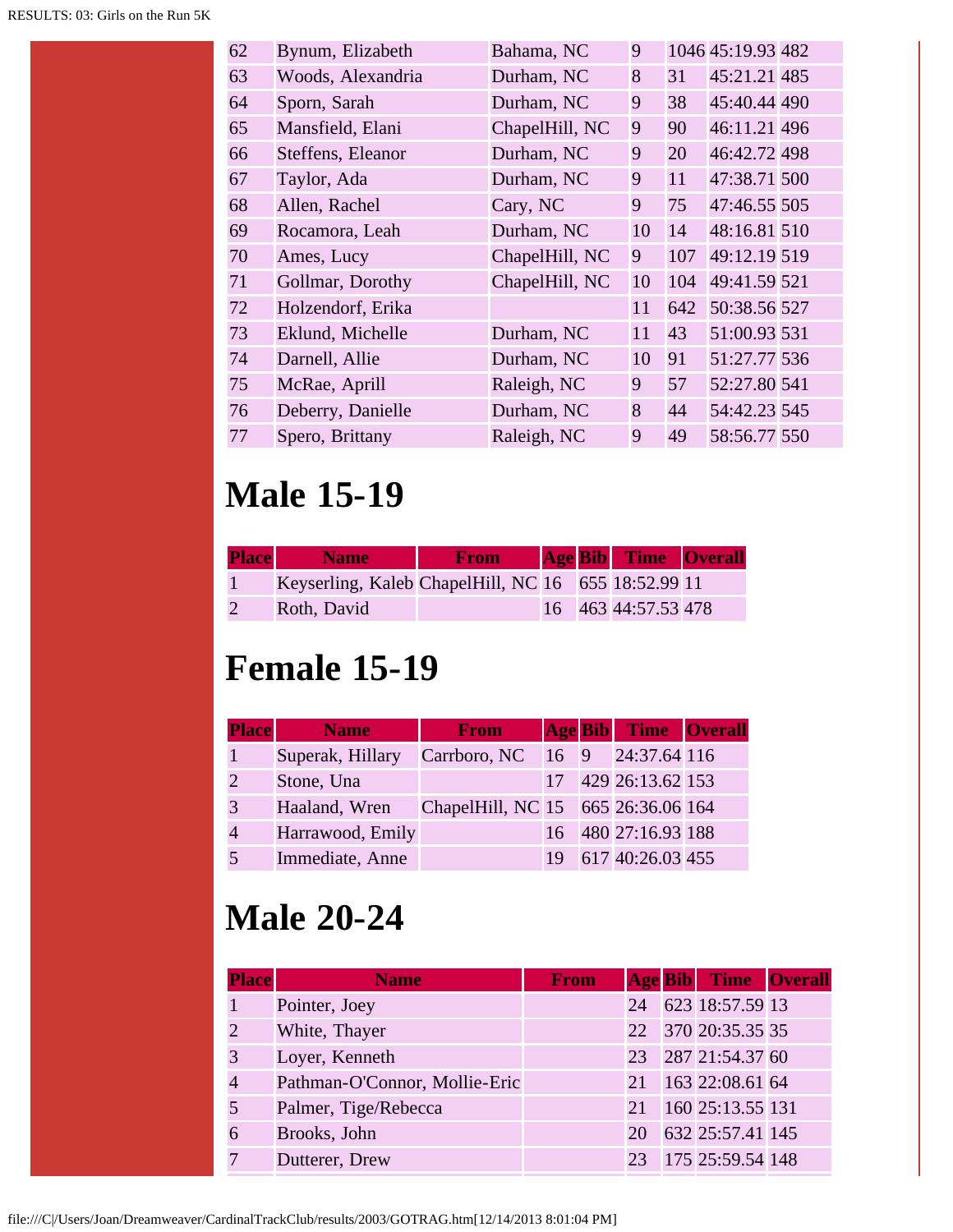| 8  | Rochelle, Dennis Austin  |                                |     | 23 751 26:38.81 166 |  |
|----|--------------------------|--------------------------------|-----|---------------------|--|
| 9  | Horiuchi, Jim-Julie      |                                | 2.1 | 162 26:52.92 178    |  |
| 10 | Myerberg, Josh           |                                |     | 24 514 30:39.59 271 |  |
| 11 | Beasley, Kemper          | Durham, NC 23 119 31:43.74 307 |     |                     |  |
| 12 | Dyer, Brian              |                                |     | 23 549 31:46.76 309 |  |
| 13 | Chen-Nelson, Sandy-Derek |                                | 21  | 161 44:17.56 473    |  |

#### **Female 20-24**

| <b>Place</b>   | <b>Name</b>        | From               |    | <b>Age Bib</b> | Time Overall     |  |
|----------------|--------------------|--------------------|----|----------------|------------------|--|
| $\mathbf{1}$   | Beckert, Kristen   |                    | 20 |                | 359 19:39.17 17  |  |
| $\overline{2}$ | Jilcott, Stephanie |                    | 24 |                | 194 19:54.32 23  |  |
| 3              | Sommer, Courtney   |                    | 23 |                | 648 20:10.01 29  |  |
| $\overline{4}$ | Pointer, Ivy       |                    | 24 |                | 622 21:44.11 53  |  |
| 5              | Lloyd, Karen       |                    | 24 |                | 553 21:52.96 59  |  |
| 6              | Campbell, Carey    | ChapelHill, NC 24  |    |                | 208 24:40.58 118 |  |
| $\overline{7}$ | Lamm, Julia        |                    | 21 |                | 602 27:03.91 181 |  |
| 8              | Cowell, Rebekah    | Pittsboro, NC      | 22 |                | 474 27:36.39 199 |  |
| 9              | Prillaman, Laura   |                    | 24 |                | 157 27:38.13 203 |  |
| 10             | Sallee, Jennifer   |                    | 23 |                | 625 27:42.05 205 |  |
| 11             | Chaplinsky, Sonya  |                    | 23 |                | 358 29:43.22 243 |  |
| 12             | Holt, Betsy        |                    | 24 |                | 282 29:47.84 244 |  |
| 13             | Worsham, Alison    |                    | 23 |                | 659 29:49.94 245 |  |
| 14             | Capuano, Nicole    |                    | 24 |                | 300 30:44.36 276 |  |
| 15             | Storrs, Katie      | ChapelHill, NC     | 21 |                | 226 30:45.05 278 |  |
| 16             | David, Katie       |                    | 24 |                | 689 31:33.70 306 |  |
| 17             | Junkin, Gwynne     |                    | 23 |                | 485 33:14.17 347 |  |
| 18             | Raiche, Alicia     |                    | 24 |                | 486 33:20.31 348 |  |
| 19             | Comeau, Leah       |                    | 22 |                | 688 33:58.92 360 |  |
| 20             | Pagels, Debbie     | Durham, NC         | 23 |                | 100 37:23.84 407 |  |
| 21             | Fiore, Stacy       |                    | 24 |                | 154 40:25.62 454 |  |
| 22             | Hwang, Jane        |                    | 24 |                | 670 41:46.90 465 |  |
| 23             | Schumacher, Alison |                    | 22 |                | 352 48:20.16 512 |  |
| 24             | Berutti, Lindsey   |                    | 21 |                | 353 48:20.71 513 |  |
| 25             | Bryant, Krystal    |                    | 22 |                | 152 50:21.81 526 |  |
| 26             | Hauser, Jaime      | Morrisville, NC 24 |    |                | 56 58:57.50 551  |  |

### **Male 25-29**

| <b>Place</b> | <b>Name</b>           | <b>From</b> |  | <b>Age Bib</b> Time Overall |  |
|--------------|-----------------------|-------------|--|-----------------------------|--|
|              | Williams, David       |             |  | 27 611 16:54.89 2           |  |
|              | Oguntoyinbo, Babatola |             |  | 29 436 19:39.93 18          |  |
|              | Tuller, Bill          |             |  | 28 346 19:46.93 21          |  |

file:///C|/Users/Joan/Dreamweaver/CardinalTrackClub/results/2003/GOTRAG.htm[12/14/2013 8:01:04 PM]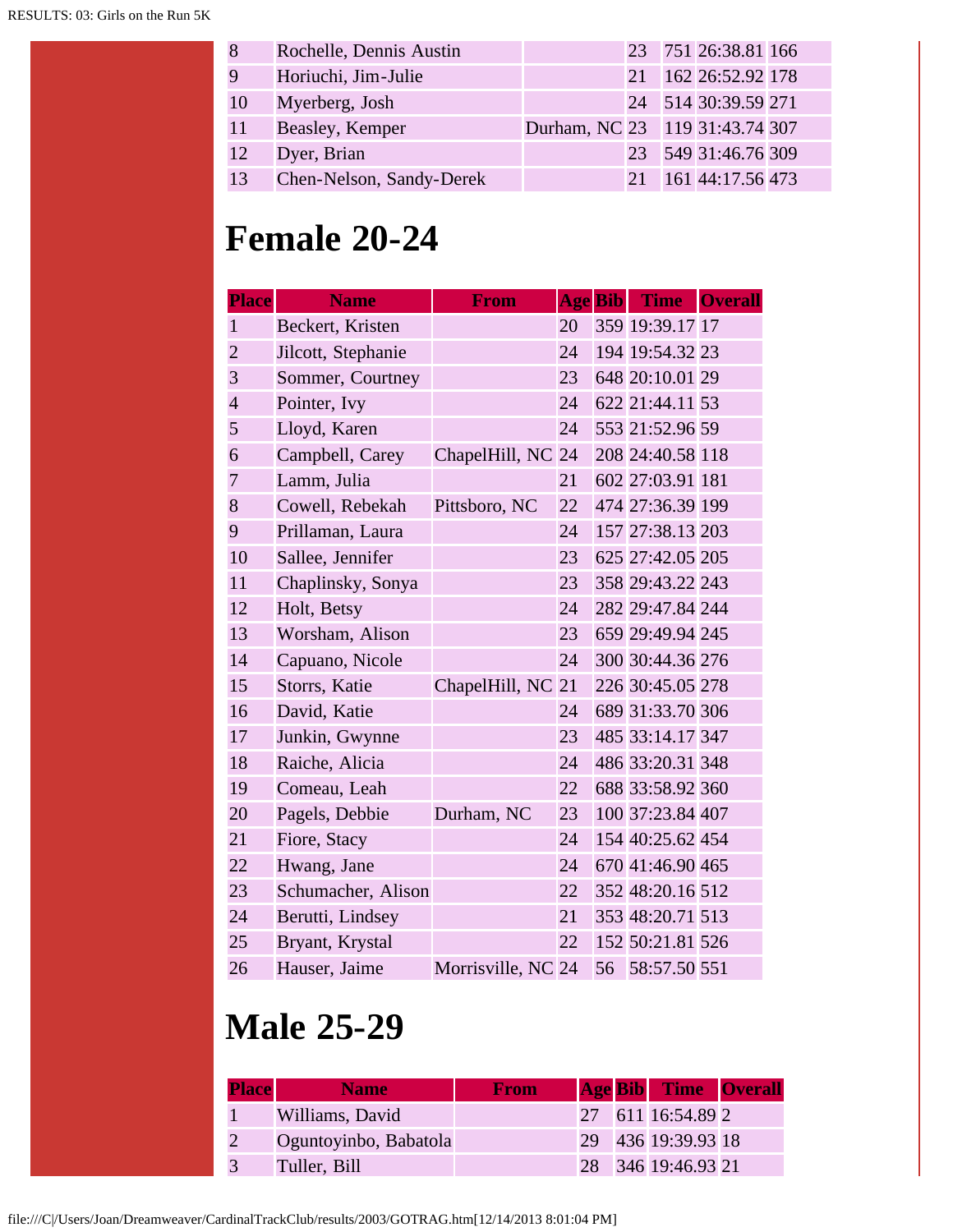| $\overline{4}$ | Pearson, Matthew   |                   | 28 | 261 20:14.53 30  |  |
|----------------|--------------------|-------------------|----|------------------|--|
| 5              | McGuffin, Gregory  | ChapelHill, NC 25 |    | 241 20:41.74 36  |  |
| 6              | Borham, Rob        |                   | 29 | 657 20:47.65 38  |  |
| $\overline{7}$ | Barbour, Kirby     |                   | 29 | 283 21:33.41 52  |  |
| 8              | Spark, Brad        | Carrboro, NC      | 28 | 244 21:51.75 56  |  |
| 9              | MacGregor, Robert  |                   | 28 | 222 21:59.19 61  |  |
| 10             | Onivogui, Zeze     |                   | 27 | 378 22:28.51 71  |  |
| 11             | Rost, Michael      | Carrboro, NC      | 27 | 213 22:29.99 72  |  |
| 12             | Muhammad, Samy     | Carrboro, NC      | 28 | 246 22:55.63 76  |  |
| 13             | Heck, Gregory      |                   | 29 | 330 23:33.08 88  |  |
| 14             | Schreck, Esteban   | Carrboro, NC      | 27 | 247 23:49.50 98  |  |
| 15             | Williams, Andrew   | ChapelHill, NC    | 25 | 254 24:10.84 109 |  |
| 16             | Warren, Matthew    |                   | 27 | 479 24:25.61 114 |  |
| 17             | Persinger, Morgan  |                   | 28 | 332 25:03.20 128 |  |
| 18             | Burson, Kristopher |                   | 26 | 477 25:18.15 134 |  |
| 19             | Heekin, Brett      |                   | 29 | 432 25:29.44 136 |  |
| 20             | Smith, Brad        |                   | 25 | 603 25:35.87 140 |  |
| 21             | Boden, Ryan        |                   | 28 | 257 25:48.50 143 |  |
| 22             | Ramalho, Fabio     |                   | 29 | 167 25:52.09 144 |  |
| 23             | Berum, Max         |                   | 28 | 690 26:21.81 160 |  |
| 24             | Alexander, Chris   |                   | 29 | 481 27:56.76 210 |  |
| 25             | Bessette, David    |                   | 28 | 263 28:15.16 218 |  |
| 26             | Steinberg, Michael |                   | 29 | 426 28:41.67 225 |  |
| 27             | Valencia, Carlos   |                   | 27 | 676 29:52.11 246 |  |
| 28             | Perera, Michael    | CARY, NC          | 28 | 128 30:52.11 287 |  |
| 29             | Ruggles, John      |                   | 29 | 528 30:57.81 291 |  |
| 30             | Hoffman, Chris     |                   | 27 | 607 31:27.69 302 |  |
| 31             | Villaruz, Aaron    | ChapelHill, NC 28 |    | 235 31:51.31 314 |  |
| 32             | Buss, Brian        |                   | 28 | 446 38:11.31 429 |  |
| 33             | Walter, Michael    |                   | 25 | 271 44:54.66 474 |  |
| 34             | Collins, Lyle      |                   | 28 | 166 49:43.79 524 |  |
|                |                    |                   |    |                  |  |

#### **Female 25-29**

| <b>Place</b>  | <b>Name</b>        | <b>From</b>                       |    | Age Bib | Time Overall       |  |
|---------------|--------------------|-----------------------------------|----|---------|--------------------|--|
|               | Roberts, Jennifer  |                                   | 26 |         | 601 19:49.84 22    |  |
| $\mathcal{D}$ | Garigen, Jen       | ChapelHill, NC 27 230 20:52.38 39 |    |         |                    |  |
| 3             | Thompson, Virginia |                                   |    |         | 26 311 21:47.74 55 |  |
| 4             | Bishop, Jessica    | ChapelHill, NC 28 155 22:01.50 63 |    |         |                    |  |
|               | Lesesky, Erin      |                                   |    |         | 25 507 22:14.34 66 |  |
| 6             | PUllen, Nancy      |                                   | 28 |         | 306 22:16.03 67    |  |
|               | Zeigler, Tania     |                                   | 27 |         | 314 23:04.07 80    |  |
|               | Justus, Amanda     | ChapelHill, NC 27 668 23:23.11 85 |    |         |                    |  |
|               |                    |                                   |    |         |                    |  |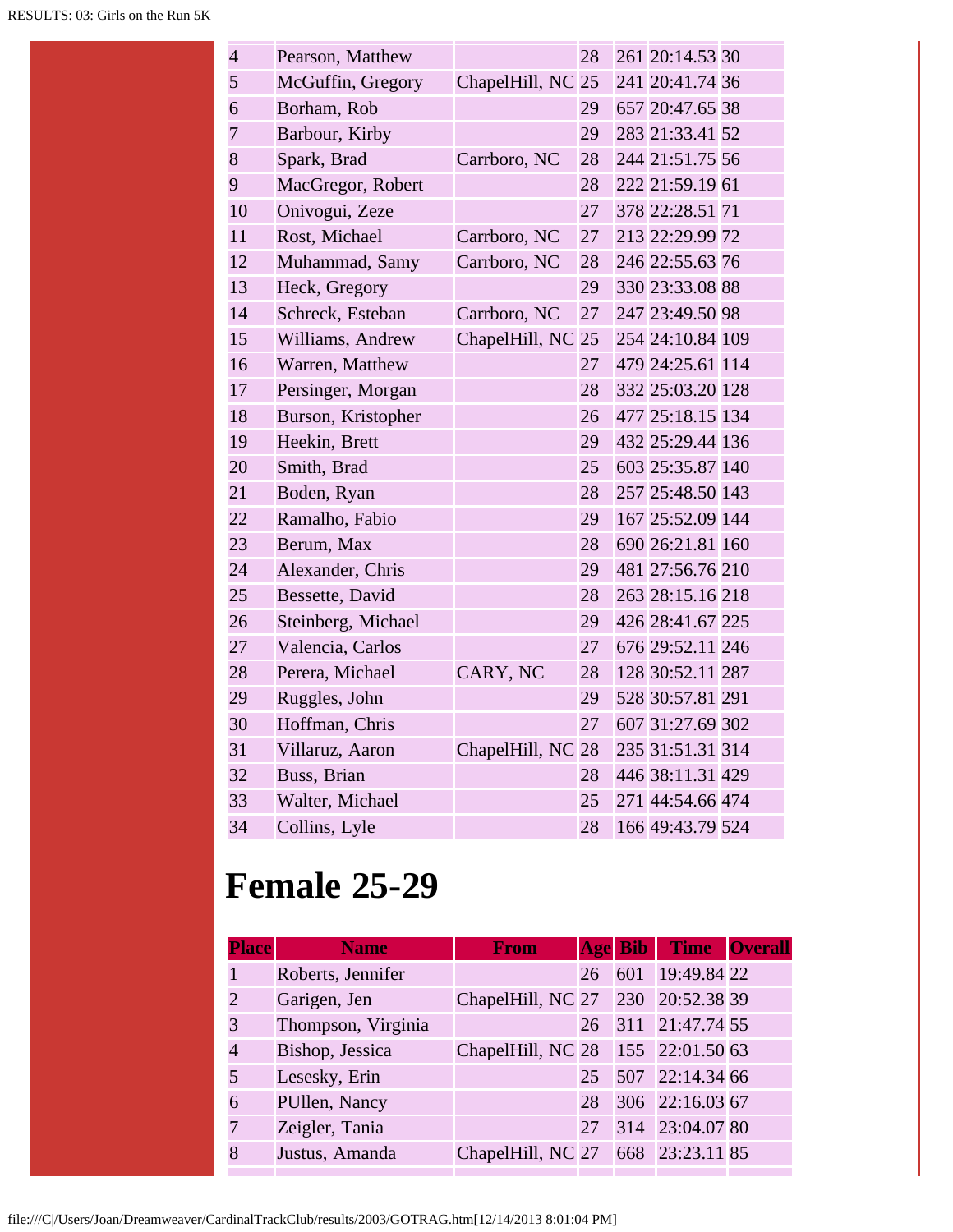| 9  | Tassey, Liz         | ChapelHill, NC 26 |    | 229 | 23:23.69 86      |
|----|---------------------|-------------------|----|-----|------------------|
| 10 | Kistner, Emily      |                   | 26 | 473 | 23:51.79 99      |
| 11 | Kalinowski, Carolyn |                   | 25 | 397 | 24:00.40 103     |
| 12 | Davis, Joan         |                   | 26 | 521 | 24:01.94 106     |
| 13 | Brown, Katie        |                   | 25 | 600 | 24:12.49 111     |
| 14 | Anders, Carey       |                   | 29 | 341 | 24:13.48 112     |
| 15 | Wichers, Lindsay    |                   | 26 | 362 | 24:57.50 122     |
| 16 | Callahan, Cathy     |                   | 26 | 354 | 25:17.04 133     |
| 17 | Heekin, Andrea      |                   | 28 | 431 | 25:29.01 135     |
| 18 | Affonso, Danielle   | ChapelHill, NC    | 29 | 251 | 25:47.93 142     |
| 19 | Fencil, Joanie      |                   | 28 | 592 | 26:09.53 151     |
| 20 | Newech, Holly       |                   | 27 | 681 | 26:15.07 155     |
| 21 | Midraff, Katherine  |                   | 28 | 661 | 26:40.20 168     |
| 22 | White, Elizabeth    |                   | 25 | 593 | 26:43.36 172     |
| 23 | Delafield, Rebecca  |                   | 27 | 644 | 26:47.81 175     |
| 24 | Tritle, Shanelle    |                   | 27 | 331 | 27:04.37 182     |
| 25 | Bourdon, Jennifer   |                   | 25 |     | 504 27:16.55 187 |
| 26 | Hanley-Onke, Erika  |                   | 29 |     | 272 27:19.89 190 |
| 27 | Gillespie, Roxanne  |                   | 25 | 367 | 27:23.17 192     |
| 28 | Jarrah, Hania       |                   | 28 | 225 | 27:24.08 193     |
| 29 | Ruck, Cameron       | ChapelHill, NC 28 |    | 494 | 27:27.97 194     |
| 30 | Harris, Tracy       |                   | 25 | 532 | 27:46.54 206     |
| 31 | Wilson, Nancy       |                   | 28 | 460 | 27:48.90 207     |
| 32 | Nau, Kimberly       | Carrboro, NC      | 27 | 238 | 27:55.44 209     |
| 33 | Banner, Lindley     |                   | 26 | 491 | 27:59.02 211     |
| 34 | Barbour, Melissa    |                   | 27 |     | 329 28:09.93 215 |
| 35 | Harrell, Gigi       |                   | 28 | 458 | 28:24.92 220     |
| 36 | Steinberg, Lynn     |                   | 28 | 427 | 28:39.04 224     |
| 37 | Miles, Alden        |                   | 26 | 376 | 28:46.57 226     |
| 38 | White, Lesley       |                   | 25 | 179 | 29:06.11 230     |
| 39 | Palmer, Erin        |                   | 28 | 288 | 29:53.09 247     |
| 40 | Callahan, Margaux   |                   | 26 | 492 | 29:58.90 253     |
| 41 | Callahan, Sean      |                   | 27 | 493 | 30:00.57 254     |
| 42 | Burson, Julie       |                   | 25 | 476 | 30:07.81 259     |
| 43 | Serlo, Asli         | Durham, NC        | 29 | 133 | 30:10.07 260     |
| 44 | Notman, Heidi       |                   | 27 | 262 | 30:20.15 264     |
| 45 | Feldner, Kristin    | ChapelHill, NC 27 |    | 252 | 30:26.52 265     |
| 46 | Miller, Ashley      |                   | 28 | 315 | 30:30.45 266     |
| 47 | Coll, Fiona         | ChapelHill, NC 26 |    | 242 | 30:31.31 267     |
| 48 | Buchsbaum, Sabrina  |                   | 25 | 285 | 30:44.05 275     |
| 49 | Villaruz, Michelle  |                   | 28 | 158 | 30:45.82 280     |
| 50 | Lawrence, Helena    | ChapelHill, NC    | 27 | 233 | 30:46.54 281     |
| 51 | Edmonds, Maya       |                   | 25 | 575 | 30:47.74 283     |
| 52 | Deerhake, Amanda    | Carrboro, NC      | 26 | 232 | 30:50.91 286     |
|    |                     |                   |    |     |                  |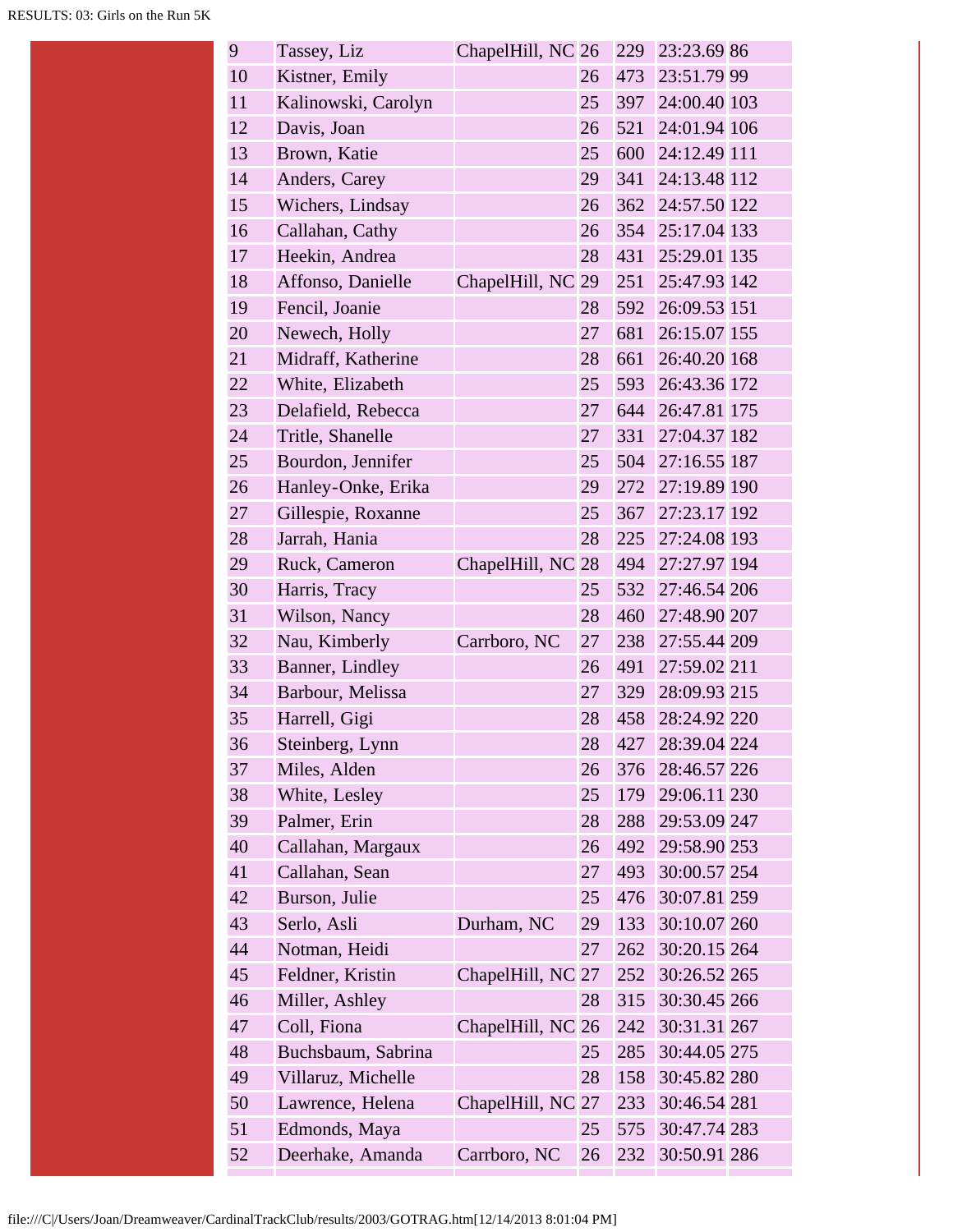| 53 | Perkinson, Leah     |                   | 25 | 173 | 30:52.79 288     |
|----|---------------------|-------------------|----|-----|------------------|
| 54 | Williams, Monette   |                   | 27 |     | 610 31:15.20 297 |
| 55 | Tuskey, Campbell    |                   | 26 |     | 319 31:17.44 300 |
| 56 | Shankar, Rani       |                   | 26 | 562 | 31:22.19 301     |
| 57 | Siecker, Angela     |                   | 26 | 456 | 31:30.98 303     |
| 58 | Berry, Jennifer     |                   | 26 |     | 484 31:31.51 304 |
| 59 | Hobson, Tally       |                   | 25 |     | 284 31:32.66 305 |
| 60 | Kim, Shanti         |                   | 28 | 662 | 31:46.32 308     |
| 61 | Myerberg, Kelley    |                   | 25 |     | 375 32:21.62 323 |
| 62 | Benson, Priscilla   |                   | 25 |     | 495 32:23.44 324 |
| 63 | Pacula, Caroline    |                   | 29 | 605 | 32:32.59 329     |
| 64 | Crawford, Lori      |                   | 28 | 299 | 32:40.25 331     |
| 65 | Martin, Zola        | CARY, NC          | 28 | 228 | 32:51.98 340     |
| 66 | Smith, Laura        |                   | 29 |     | 450 33:04.17 342 |
| 67 | Cytron, Naomi       |                   | 26 |     | 498 33:30.71 350 |
| 68 | Davis, Kathryn      |                   | 29 | 755 | 33:45.60 356     |
| 69 | Smith, Jennifer     |                   | 29 |     | 596 33:49.43 357 |
| 70 | Onivogui, Miriam    |                   | 26 | 377 | 34:28.68 368     |
| 71 | Wilson, Jen         |                   | 25 |     | 673 34:29.89 370 |
| 72 | Huckabee, Emmy      |                   | 28 | 217 | 34:35.07 373     |
| 73 | Montague, Shannon   |                   | 28 | 531 | 34:48.74 374     |
| 74 | Forti, Alli         | Cary, NC          | 25 | 79  | 35:08.06 381     |
| 75 | Robinson, Wendy     |                   | 26 | 260 | 35:08.39 382     |
| 76 | Smith, Suzanne      |                   | 28 | 420 | 35:44.18 385     |
| 77 | Williams, Christina |                   | 29 | 143 | 35:45.49 387     |
| 78 | Feagans, Laura      | ChapelHill, NC 28 |    | 12  | 36:44.39 393     |
| 79 | Pittenle, Maureen   |                   | 26 | 634 | 36:44.76 394     |
| 80 | Homickel, Emily     |                   | 28 | 266 | 36:45.13 395     |
| 81 | Gillespie, Heather  | Durham, NC        | 27 | 29  | 37:25.34 410     |
| 82 | Grunewald, Amy      | Durham, NC        | 28 | 101 | 37:33.08 416     |
| 83 | Parrott, Emily      | Raleigh, NC       | 27 | 78  | 38:00.94 426     |
| 84 | Buss, Carrie        |                   | 27 | 445 | 38:14.64 430     |
| 85 | Unger, Leslie       |                   | 25 | 612 | 39:22.98 437     |
| 86 | Daly, Alison        |                   | 29 | 669 | 39:36.47 441     |
| 87 | Hush, Leanna        |                   | 26 | 505 | 39:36.80 442     |
| 88 | Norwell, Stephanie  |                   | 27 | 26  | 43:52.38 471     |
| 89 | Loburk, Bridgette   | Raleigh, NC       | 26 | 54  | 44:56.42 476     |
| 90 | Bennett, Tiffany    |                   | 25 | 635 | 44:58.27 479     |
| 91 | Kish, Caudile       |                   | 29 | 671 | 45:20.90 484     |
| 92 | Lapin, Michelle     |                   | 27 | 269 | 46:00.39 491     |
| 93 | Mann, Laurie        |                   | 29 | 151 | 46:06.35 495     |
| 94 | Haney, Michelle     |                   | 29 | 680 | 47:40.79 502     |
| 95 | Hays, Julie         |                   | 26 | 447 | 47:41.18 503     |
| 96 | Zimmerman, Kimberly |                   | 27 | 649 | 47:46.00 504     |
|    |                     |                   |    |     |                  |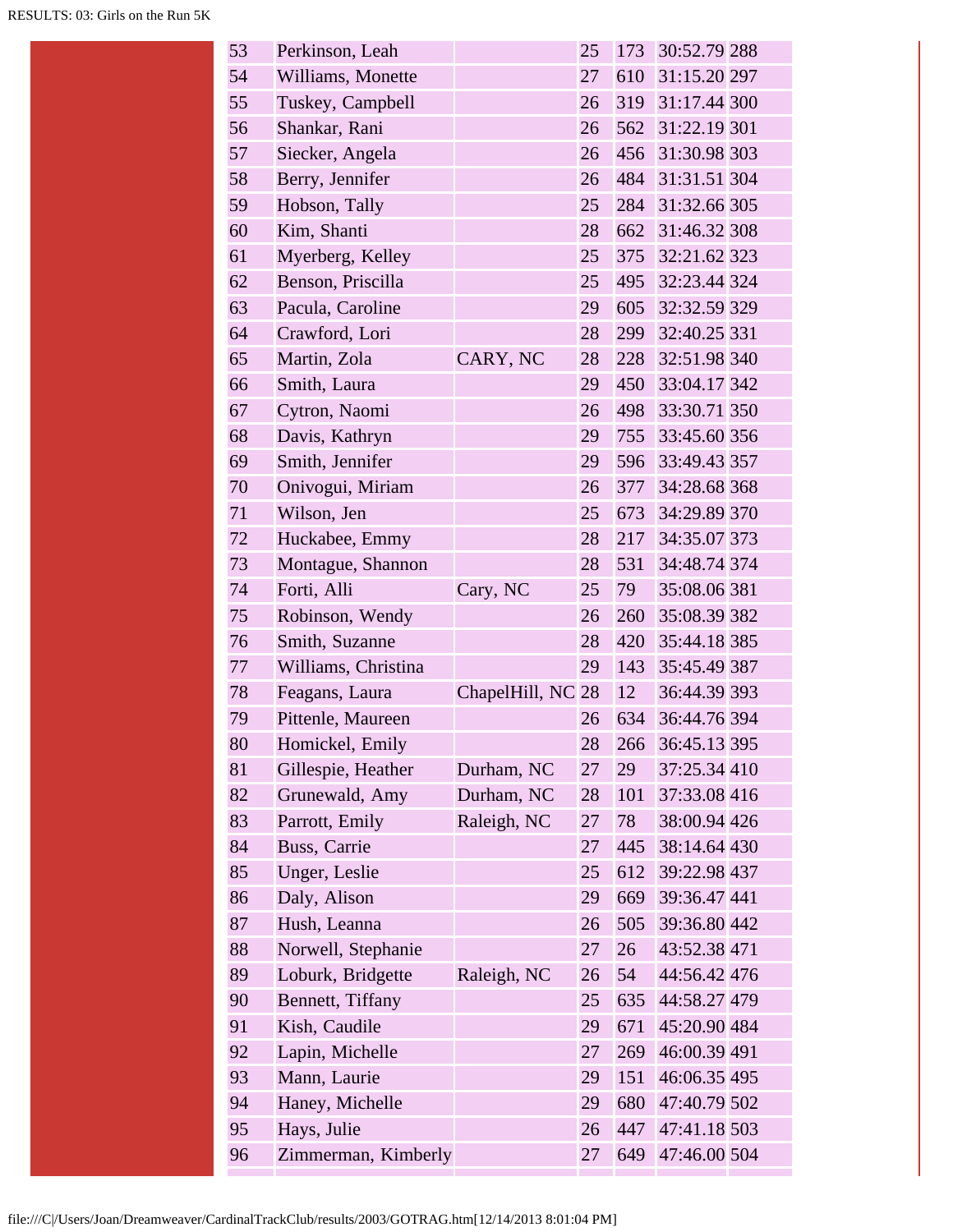| 97  | Stowers, Mary       |                   | $25 \quad 1$ | 47:47.11 506        |  |
|-----|---------------------|-------------------|--------------|---------------------|--|
| 98  | Kirkeby, Suzanne    | RALEIGH, NC 29 48 |              | 50:39.45 528        |  |
| 99  | Zolla, Kristen      | Durham, NC        |              | 29 24 51:01.47 532  |  |
| 100 | Filene, Jill        |                   |              | 27 200 51:26.76 534 |  |
| 101 | Immediata, Mary     |                   |              | 26 616 51:28.25 537 |  |
| 102 | Vanderpuije, Abenah |                   |              | 25 647 52:26.83 540 |  |
| 103 | Guckian, Lisa       |                   | 29           | 1002 53:57.70 542   |  |

#### **Male 30-34**

| <b>Place</b>   | <b>Name</b>                  | From              |    |                | Age Bib Time     | <b>Overall</b> |
|----------------|------------------------------|-------------------|----|----------------|------------------|----------------|
| $\mathbf{1}$   | Eigenrauch, Adam             | Durham, NC        | 31 |                | 137 16:03.58 1   |                |
| $\overline{2}$ | O'Fallon, Liam               |                   | 33 |                | 629 17:48.31 3   |                |
| 3              | Tetlow, Sam                  | Carrboro, NC      | 32 |                | 256 18:41.46 9   |                |
| $\overline{4}$ | Atherton, Paul               | Carrboro, NC      | 34 |                | 401 19:35.12 16  |                |
| 5              | Hendricks, Lewis             | ChapelHill, NC 30 |    |                | 156 19:44.19 20  |                |
| 6              | Felix, Chaz                  |                   | 31 |                | 651 19:59.00 24  |                |
| $\overline{7}$ | Anderson, Ed                 | Durham, NC        | 34 |                | 131 20:02.95 26  |                |
| 8              | JACOBS, MICHAEL Carrboro, NC |                   | 31 |                | 398 20:03.56 27  |                |
| 9              | Froehlich, John              |                   | 33 |                | 497 20:23.31 31  |                |
| 10             | Best, Shawn                  |                   | 31 |                | 598 20:57.32 40  |                |
| 11             | Nordgren, Tim                |                   | 33 |                | 500 20:59.90 41  |                |
| 12             | Pieroni, Stephen             |                   | 31 |                | 560 21:05.48 44  |                |
| 13             | Lackey, Steve                |                   | 32 |                | 503 21:13.70 46  |                |
| 14             | Davis, William               |                   | 31 |                | 754 21:28.69 51  |                |
| 15             | Rhoades, Mark                |                   | 34 |                | 519 21:52.49 58  |                |
| 16             | Walsh, Greg                  |                   | 30 |                | 455 22:13.89 65  |                |
| 17             | Christmas, Patrick           |                   | 31 |                | 656 22:17.81 69  |                |
| 18             | Bennett, Kyndel              |                   | 31 |                | 508 22:26.31 70  |                |
| 19             | Scotchie, Jeff               |                   | 30 |                | 393 22:35.11 73  |                |
| 20             | Matsuo, Takeshi              |                   | 31 |                | 465 22:54.79 75  |                |
| 21             | Gross, Darryl                |                   | 32 | 5 <sup>5</sup> | 22:59.30 77      |                |
| 22             | Rodriguez, Andres            |                   | 31 |                | 170 23:00.27 78  |                |
| 23             | Hauck, William               |                   | 31 |                | 577 23:30.22 87  |                |
| 24             | Lee, David                   |                   | 31 |                | 347 23:35.65 90  |                |
| 25             | Montague, Roger              |                   | 30 |                | 535 23:37.72 92  |                |
| 26             | McGee, Reeves                |                   | 30 |                | 664 23:48.83 97  |                |
| 27             | Bartlett, Tucker             |                   | 30 |                | 281 24:38.44 117 |                |
| 28             | Salateo, Ronald              |                   | 33 |                | 316 26:21.30 159 |                |
| 29             | Randolph, Wayne              | Raleigh, NC       | 32 |                | 255 26:40.62 169 |                |
| 30             | Tugwell, Todd                |                   | 32 |                | 258 26:44.87 173 |                |
| 31             | Rogers, Blaine               |                   | 31 |                | 324 26:51.10 176 |                |
| 32             | Mumford, Michael             |                   | 33 |                | 584 27:07.34 184 |                |
|                |                              |                   |    |                |                  |                |

[Home](file:///home.html) [Le Tour de Carrboro](file:///letourdecarrboro.html) [Results & Records](file:///results.html) **[Newsletter](file:///newsletterSignup.html) [Calendar](file:///page/page/8345191.htm) [Photos](file:///photos.html)** [About CTC](file:///about.html) **[Contact Us](file:///contactUs.html)**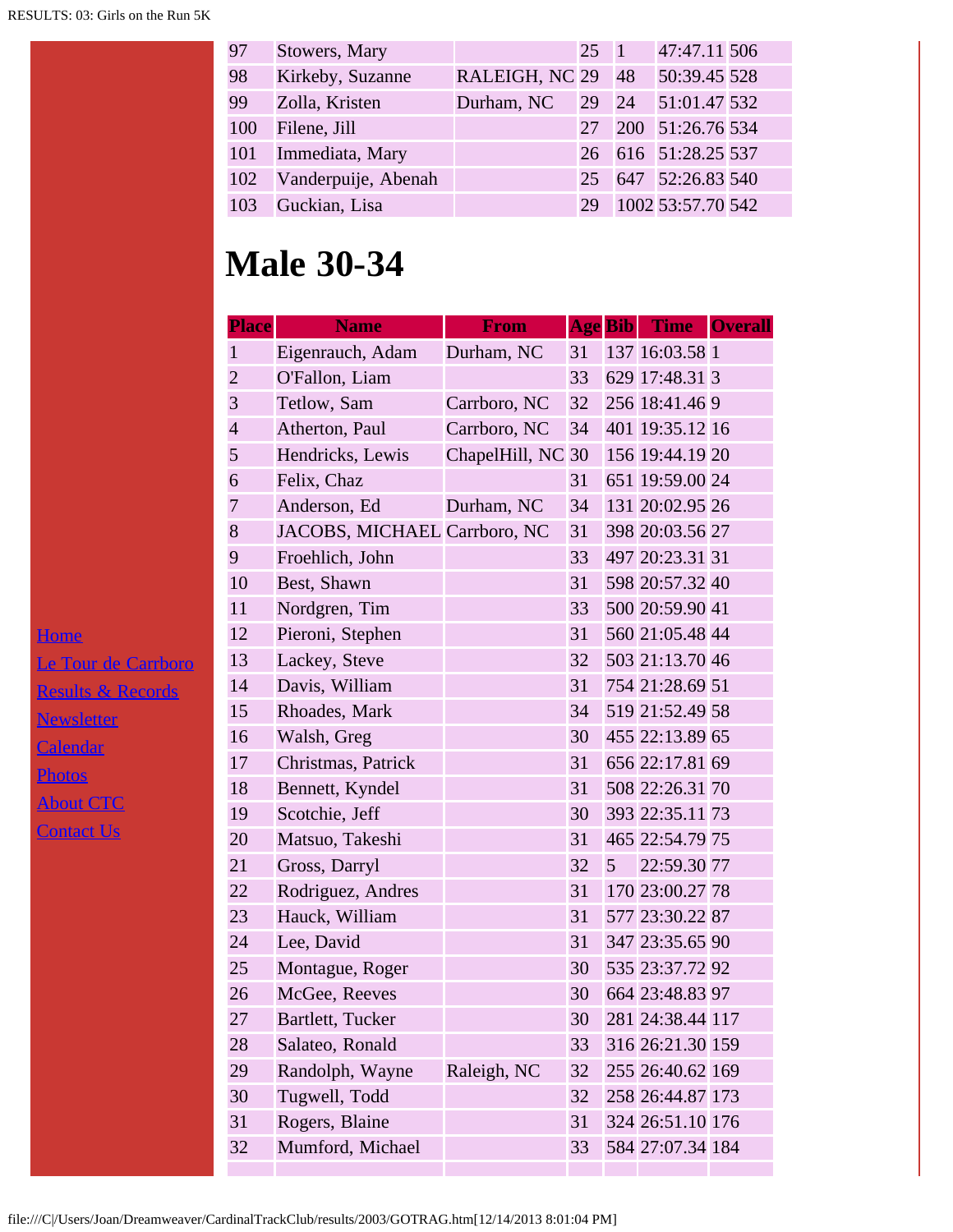| 33 | Einaudi, Peter    |             | 33 | 546 27:18.31 189 |  |
|----|-------------------|-------------|----|------------------|--|
| 34 | Goodridge, Chris  |             | 33 | 449 27:21.52 191 |  |
| 35 | Vizithum, Matt    |             | 31 | 430 27:32.62 197 |  |
| 36 | Beilder, David    | Durham, NC  | 30 | 240 27:36.84 200 |  |
| 37 | Brown, Chris      |             | 34 | 506 27:37.46 202 |  |
| 38 | Wojnotich, Scott  |             | 34 | 542 27:59.59 212 |  |
| 39 | Hill, Jeff        |             | 33 | 310 28:56.24 227 |  |
| 40 | Matta, Jeff       |             | 34 | 349 29:33.45 239 |  |
| 41 | Dominguez, Rafael |             | 32 | 660 29:56.62 249 |  |
| 42 | Tanner, Michael   |             | 33 | 487 30:18.58 263 |  |
| 43 | Beard, Mason      |             | 32 | 215 30:33.92 269 |  |
| 44 | Quatrale, Philip  |             | 30 | 621 31:50.94 313 |  |
| 45 | Lyons, Champ      |             | 31 | 350 32:02.81 318 |  |
| 46 | Klym, Mark        | Raleigh, NC | 33 | 52 32:05.29 320  |  |
| 47 | Sedam, Marc       |             | 31 | 403 32:25.54 325 |  |
| 48 | Pacula, Joe       |             | 31 | 274 32:30.94 328 |  |
| 49 | Steele, Michael   |             | 30 | 595 33:49.87 358 |  |
| 50 | Sprague, Robert   |             | 30 | 171 33:52.78 359 |  |
| 51 | Stanfield, Mercer |             | 31 | 296 34:22.70 362 |  |
| 52 | Kouscek, David    |             | 30 | 578 34:34.22 372 |  |
| 53 | Brannon, Chris    |             | 33 | 303 37:25.69 411 |  |
| 54 | Hopkins, John     |             | 30 | 335 48:25.27 515 |  |
| 55 | Oliva, Robert     |             | 32 | 424 51:48.83 539 |  |

#### **Female 30-34**

| <b>Place</b>   | <b>Name</b>       | <b>From</b>  |                 | <b>Age</b> Bib | <b>Time</b>      | <b>Overall</b> |
|----------------|-------------------|--------------|-----------------|----------------|------------------|----------------|
| 1              | Klym, Suzanne     | Raleigh, NC  | 32              |                | 51 20:29.91 33   |                |
| $\overline{2}$ | Kwon, Jinyi       |              | 30              |                | 555 21:05.12 43  |                |
| $\overline{3}$ | Morano, Vickie    |              | 33              |                | 435 22:46.33 74  |                |
| $\overline{4}$ | Matta, Marie      |              | 31              |                | 348 24:05.53 107 |                |
| 5              | Kadoma, Waka      |              | 33              |                | 561 25:32.65 137 |                |
| 6              | Burke, Carol      |              | 34              |                | 318 25:57.92 146 |                |
| $\overline{7}$ | Child, Kendall    |              | 32              |                | 539 25:58.31 147 |                |
| 8              | Clarke, Debbi     |              | 31              |                | 422 26:06.67 150 |                |
| 9              | Roberts, Alison   |              | 30 <sup>1</sup> |                | 356 26:12.02 152 |                |
| 10             | Beard, Michelle   |              | 34              |                | 218 26:19.69 157 |                |
| 11             | Wardlaw, Emily    |              | 30              |                | 472 26:25.79 162 |                |
| 12             | Mumford, Courtney |              | 32              |                | 583 26:37.57 165 |                |
| 13             | Adkins, Erin      |              | 32              |                | 467 26:42.57 171 |                |
| 14             | Koide, Akiko      | Carrboro, NC | 30              |                | 248 26:56.29 179 |                |
| 15             | Maile, Laura      |              | 33              |                | 654 27:14.82 186 |                |
| 16             | O'Shea, Helen     | Carrboro, NC | 33              |                | 483 27:51.10 208 |                |
|                |                   |              |                 |                |                  |                |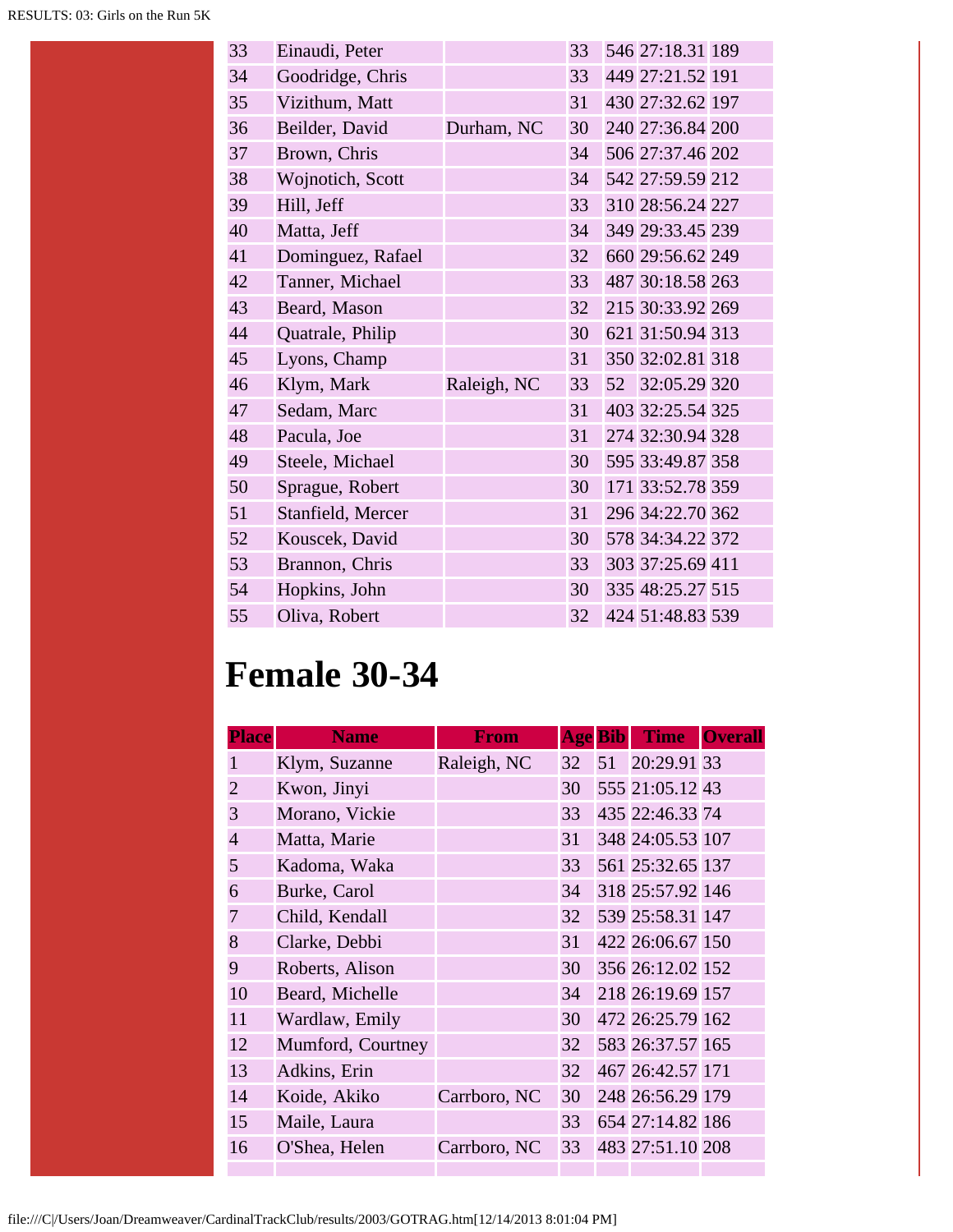| 17 | Truesdale, Kimberly |                   | 33 |    | 168 28:07.40 213 |  |
|----|---------------------|-------------------|----|----|------------------|--|
| 18 | Stanley, Tracey     |                   | 32 |    | 121 28:08.05 214 |  |
| 19 | Conner, Laura       |                   | 34 |    | 438 28:22.18 219 |  |
| 20 | Agatucci, Kim       |                   | 34 |    | 181 28:27.15 221 |  |
| 21 | Von-Holle, Ann      |                   | 32 |    | 297 28:27.89 222 |  |
| 22 | Kincaid, Katie      |                   | 30 |    | 469 29:02.23 229 |  |
| 23 | Bose, Rekha         |                   | 30 |    | 538 29:27.15 238 |  |
| 24 | Glusman, Melynn     |                   | 30 |    | 499 29:36.56 240 |  |
| 25 | Wagner, Lyn         |                   | 30 |    | 658 29:56.15 248 |  |
| 26 | Piehl, Meggan       |                   | 34 |    | 627 29:58.20 251 |  |
| 27 | Wolf, Susan         |                   | 33 |    | 619 30:03.21 257 |  |
| 28 | Ritger, Kathy       |                   | 32 |    | 437 30:12.68 261 |  |
| 29 | Beard, Kari         |                   | 33 |    | 216 30:37.76 270 |  |
| 30 | Ricci, Marisa       | ChapelHill, NC 30 |    |    | 231 30:41.86 273 |  |
| 31 | Anderson, Marnie    |                   | 32 |    | 478 30:49.36 285 |  |
| 32 | Sedam, Christine    |                   | 32 |    | 402 30:57.15 290 |  |
| 33 | Scharer, Joanne     |                   | 30 |    | 169 31:10.39 294 |  |
| 34 | Lehnert, Anna       |                   | 30 |    | 428 31:48.59 312 |  |
| 35 | Ransdell, Kirsten   |                   | 31 |    | 141 32:10.66 321 |  |
| 36 | Airhart, Pamela     |                   | 31 |    | 360 32:47.55 337 |  |
| 37 | Stanfield, Amy      |                   | 31 |    | 294 34:22.27 361 |  |
| 38 | Aaron, Sharon       |                   | 34 |    | 496 34:28.00 366 |  |
| 39 | Mugica, Yerina      | Carrboro, NC      | 30 |    | 214 34:28.22 367 |  |
| 40 | Galahar, Mamta      |                   | 30 |    | 672 34:29.42 369 |  |
| 41 | Engle, Michelle     |                   | 30 |    | 421 35:45.07 386 |  |
| 42 | Brannon, Mandy      |                   | 30 |    | 302 37:26.95 413 |  |
| 43 | Webster, Sara       |                   | 31 |    | 177 37:48.17 422 |  |
| 44 | Harris, Chase       |                   | 34 |    | 512 38:14.99 431 |  |
| 45 | Roberts, Angela     |                   | 34 | 18 | 40:05.81 445     |  |
| 46 | Stoltz, Kari        | Raleigh, NC       | 34 | 47 | 45:20.23 483     |  |
| 47 | Paulowski, Jennifer | Durham, NC        | 33 | 25 | 45:39.84 489     |  |
| 48 | Webster, Wendy      | Raleigh, NC       | 34 | 21 | 46:43.10 499     |  |
| 49 | Whaley, Jenny       |                   | 34 |    | 355 48:24.81 514 |  |
| 50 | Allen, Helen        |                   | 33 |    | 371 49:10.54 517 |  |
| 51 | Yeung, Yeu-Li       |                   | 30 |    | 639 49:43.28 523 |  |
| 52 | Oliva, Sheila       |                   | 34 |    | 425 51:46.37 538 |  |

# **Male 35-39**

| <b>Place</b> | <b>Name</b>                                        | <b>From</b> |  | <b>Age Bib Time Overall</b> |  |
|--------------|----------------------------------------------------|-------------|--|-----------------------------|--|
|              | Pedersen, Lars                                     |             |  | 35 180 17:53.77 4           |  |
| 2            | McGahan, Patrick ChapelHill, NC 38 122 18:57.21 12 |             |  |                             |  |
| 3            | Gilland, Wendell ChapelHill, NC 39 125 19:10.47 14 |             |  |                             |  |
|              |                                                    |             |  |                             |  |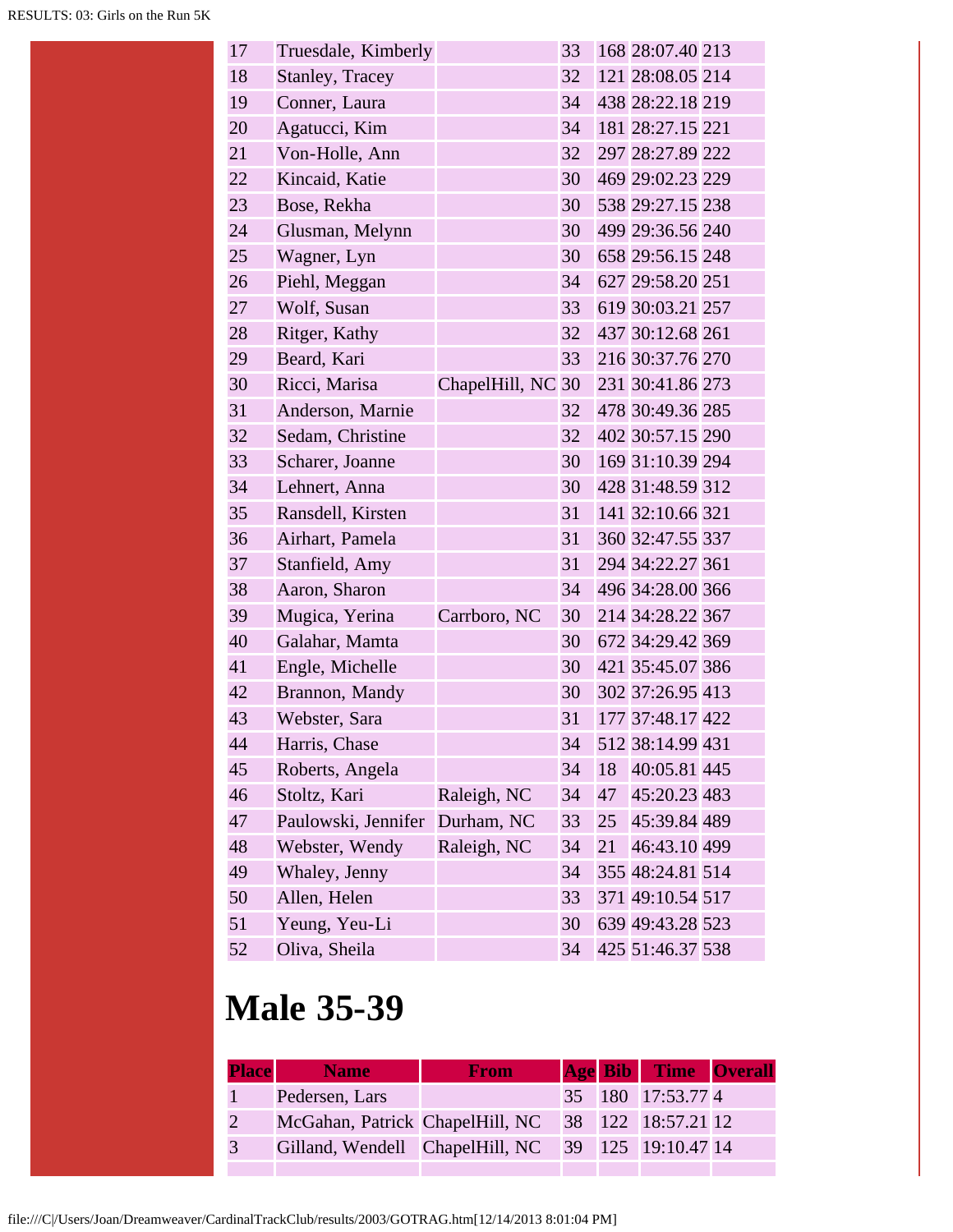| $\overline{4}$ | Brown, Dave                      |                  | 37 | 630 | 20:03.89 28       |  |
|----------------|----------------------------------|------------------|----|-----|-------------------|--|
| 5              | Prescott, John                   |                  | 38 | 444 | 20:30.52 34       |  |
| 6              | Broz, Dean                       |                  | 37 | 608 | 21:02.11 42       |  |
| 7              | Lamme, Rob                       | Durham, NC       | 39 | 32  | 22:17.41 68       |  |
| 8              | Przybylinski, Pette              |                  | 35 | 172 | 23:35.19 89       |  |
| 9              | Winslow, Brock                   |                  | 35 | 620 | 23:42.18 94       |  |
| 10             | WEst, Chris                      | HollySprings, NC | 37 | 65  | 23:57.73 101      |  |
| 11             | McLead, Scott                    |                  | 37 | 640 | 25:02.24 127      |  |
| 12             | Ribisl, Kurt                     |                  | 37 | 466 | 26:42.01 170      |  |
| 13             | Milstein, Mark                   | ChapelHill, NC   | 35 | 211 | 26:51.47 177      |  |
| 14             | Vickers, Timothy                 |                  | 37 | 308 | 27:37.14 201      |  |
| 15             | Kerns, Mike                      |                  | 39 | 416 | 29:00.18 228      |  |
| 16             | Wieitz, Dave                     |                  | 35 | 641 | 29:13.52 232      |  |
| 17             | Dotson, Kevin                    |                  | 36 | 165 | 29:58.55 252      |  |
| 18             | Lampuri, Anthony Morrisville, NC |                  | 36 | 70  | 31:08.91 293      |  |
| 19             | Taylor, Phil                     |                  | 35 | 471 | 31:14.06 295      |  |
| 20             | Chalker, Harry                   | Morrisville, NC  | 39 | 60  | 34:54.49 376      |  |
| 21             | Gordan, Mark                     |                  | 38 | 666 | 40:47.45 460      |  |
| 22             | Taylor, John                     | Durham, NC       | 39 |     | 1099 47:39.53 501 |  |
| 23             | Brooks, James                    |                  | 36 | 552 | 50:51.44 529      |  |
| 24             | Moone, Jeffrey                   |                  | 37 | 650 | 50:51.88 530      |  |

## **Female 35-39**

| <b>Place</b>   | <b>Name</b>                   | <b>From</b>                       |    | <b>Age Bib</b> | <b>Time</b>      | <b>Overall</b> |
|----------------|-------------------------------|-----------------------------------|----|----------------|------------------|----------------|
| 1              | Patsey, Amy                   | Morrisville, NC 37 66 19:40.89 19 |    |                |                  |                |
| $\overline{2}$ | Fadel, Anna                   |                                   | 36 |                | 522 23:07.40 81  |                |
| 3              | Pedersen, Susan               |                                   | 36 |                | 323 23:58.06 102 |                |
| $\overline{4}$ | Harkins, Heidi                |                                   | 38 |                | 433 24:09.42 108 |                |
| 5              | Collier, Debbie               |                                   | 36 |                | 291 24:58.48 124 |                |
| 6              | Harris, Peggy                 |                                   | 36 |                | 289 25:01.50 125 |                |
| $\overline{7}$ | Ruston, Dawn                  |                                   | 35 |                | 510 25:14.35 132 |                |
| 8              | Taylor, Katie                 |                                   | 39 |                | 511 25:34.24 138 |                |
| 9              | Comstock, Suzanne Raleigh, NC |                                   | 36 |                | 99 26:17.11 156  |                |
| 10             | Boccieri, Margie              |                                   | 35 |                | 547 29:22.77 237 |                |
| 11             | Wenck, Mary-Anne              |                                   | 39 |                | 372 30:02.29 256 |                |
| 12             | Welborn, Lisa                 |                                   | 37 |                | 541 30:04.65 258 |                |
| 13             | Janar, Mitzi                  |                                   | 35 |                | 678 31:47.21 310 |                |
| 14             | Venkat, Chandra               |                                   | 37 |                | 613 31:59.40 317 |                |
| 15             | Howell, Liza                  |                                   | 36 |                | 385 32:44.85 333 |                |
| 16             | Green, Jennifer               |                                   | 35 |                | 448 33:13.76 346 |                |
| 17             | Vickers, Lizabeth             |                                   | 37 |                | 307 33:44.15 355 |                |
| 18             | Watkins, Susan                |                                   | 37 |                | 408 34:27.60 364 |                |
|                |                               |                                   |    |                |                  |                |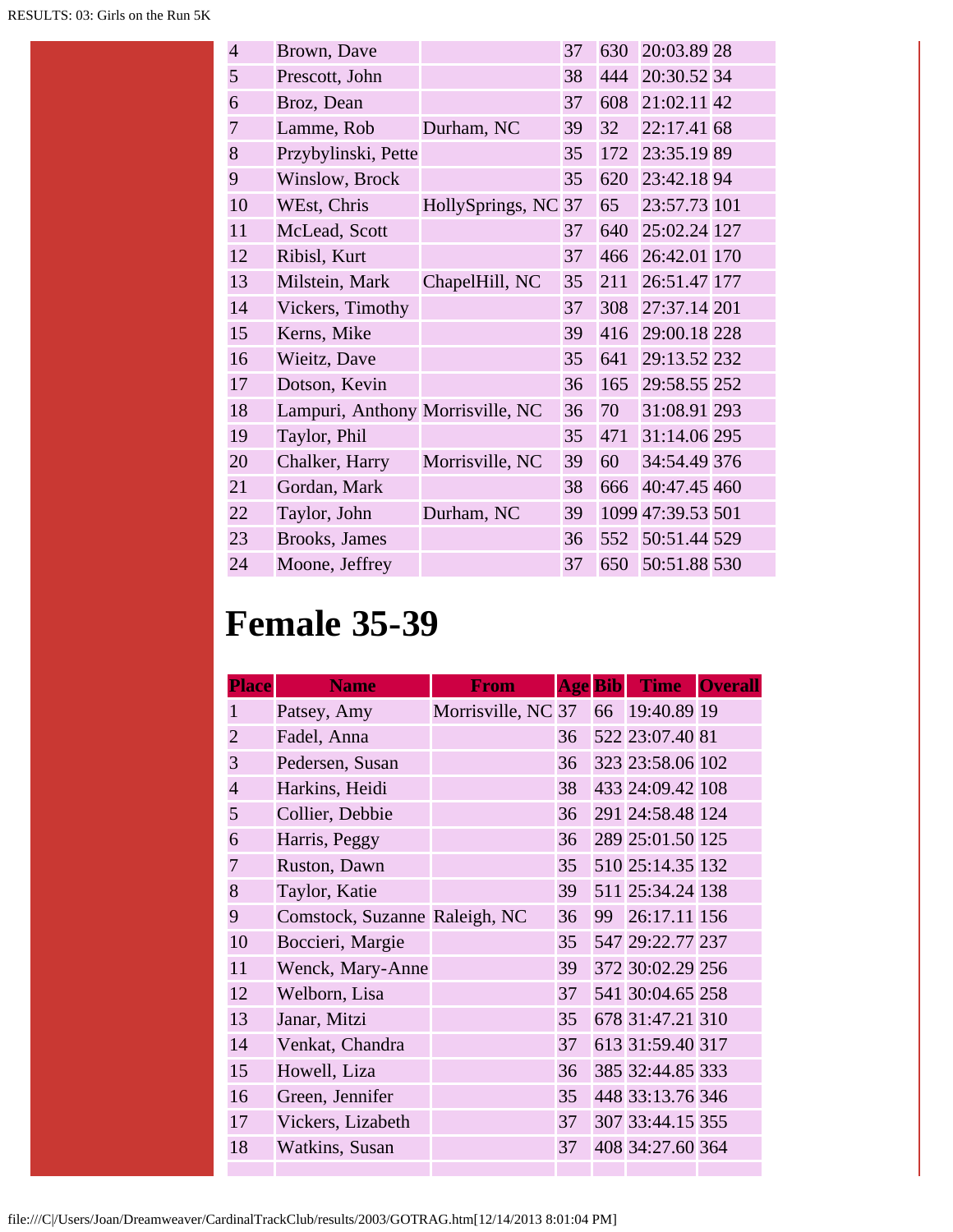| 19 | Callahan, Cara    |            | 35 |    | 645 34:30.54 371 |  |
|----|-------------------|------------|----|----|------------------|--|
| 20 | Hage, Deborah     |            | 37 |    | 382 36:28.75 391 |  |
| 21 | Scott, Cynthia    |            | 39 |    | 321 37:03.60 399 |  |
| 22 | Nowak, Elizabeth  | Durham, NC | 39 | 28 | 37:24.86 409     |  |
| 23 | Bishop, Melissa   |            | 35 |    | 675 37:58.66 424 |  |
| 24 | Bohn, Karen       | Durham, NC | 39 | 84 | 38:10.86 428     |  |
| 25 | Dakoski, Victoria |            | 37 | 19 | 39:20.28 435     |  |
| 26 | Moorman, Lynne    | Durham, NC | 37 | 86 | 40:12.92 449     |  |
| 27 | Gordon, Teresa    |            | 38 |    | 145 40:41.16 459 |  |
| 28 | Kerns, Janis      |            | 39 |    | 417 41:49.27 466 |  |
| 29 | Thompson, Robin   | Durham, NC | 36 | 97 | 47:51.65 507     |  |
| 30 | Smith, Jessica    |            | 35 |    | 686 49:10.23 516 |  |
| 31 | Yarbrough, Sandra |            | 36 |    | 153 50:04.89 525 |  |
| 32 | Young, Allen      |            | 39 |    | 185 58:30.93 548 |  |

#### **Male 40-44**

| <b>Place</b>   | <b>Name</b>        | <b>From</b>       |    | <b>Age Bib</b> | <b>Time</b>      | <b>Overall</b> |
|----------------|--------------------|-------------------|----|----------------|------------------|----------------|
| 1              | Lang, Mark         |                   | 43 |                | 683 18:07.42 5   |                |
| $\overline{2}$ | Knight, Rod        |                   | 41 |                | 631 19:27.13 15  |                |
| 3              | Patterson, Jeff    |                   | 42 |                | 366 20:26.59 32  |                |
| $\overline{4}$ | Desai, Jaikishan   |                   | 41 |                | 470 20:44.56 37  |                |
| 5              | Kern, Robert       | ChapelHill, NC 40 |    |                | 118 21:47.38 54  |                |
| 6              | Vogler, Bobby      |                   | 40 |                | 326 24:01.22 104 |                |
| 7              | Young, Tom         |                   | 42 |                | 312 24:16.78 113 |                |
| 8              | Spring, Keith      |                   | 43 |                | 184 25:11.89 130 |                |
| 9              | Branton, Mike      |                   | 42 |                | 571 27:31.43 196 |                |
| 10             | Plourde, Bob       |                   | 43 |                | 434 28:28.26 223 |                |
| 11             | Hoeffler, Steve    |                   | 40 |                | 322 29:12.66 231 |                |
| 12             | Finke, Lothar      |                   | 40 |                | 197 31:52.08 316 |                |
| 13             | Smith, Sean        |                   | 40 |                | 389 32:30.18 327 |                |
| 14             | Taylor, Ralph      |                   | 41 |                | 557 34:54.82 377 |                |
| 15             | Loughlin, Chip     | Durham, NC        | 44 |                | 39 37:03.95 400  |                |
| 16             | Castrodale, Grant  | CARY, NC          | 41 |                | 74 37:10.41 402  |                |
| 17             | Watkins, Nat       |                   | 40 |                | 411 37:27.77 415 |                |
| 18             | Ringuette, Michael |                   | 42 |                | 374 38:16.79 433 |                |
| 19             | Gollmar, Peter     | ChapelHill, NC 40 |    |                | 111 49:42.06 522 |                |

## **Female 40-44**

| <b>Place</b> | <b>Name</b>    | <b>From</b> |  | <b>Age Bib</b> Time Overall |  |
|--------------|----------------|-------------|--|-----------------------------|--|
|              | Couper, Rietta |             |  | 44 652 22:00.17 62          |  |
|              | White, Barbara |             |  | 40 453 24:44.01 119         |  |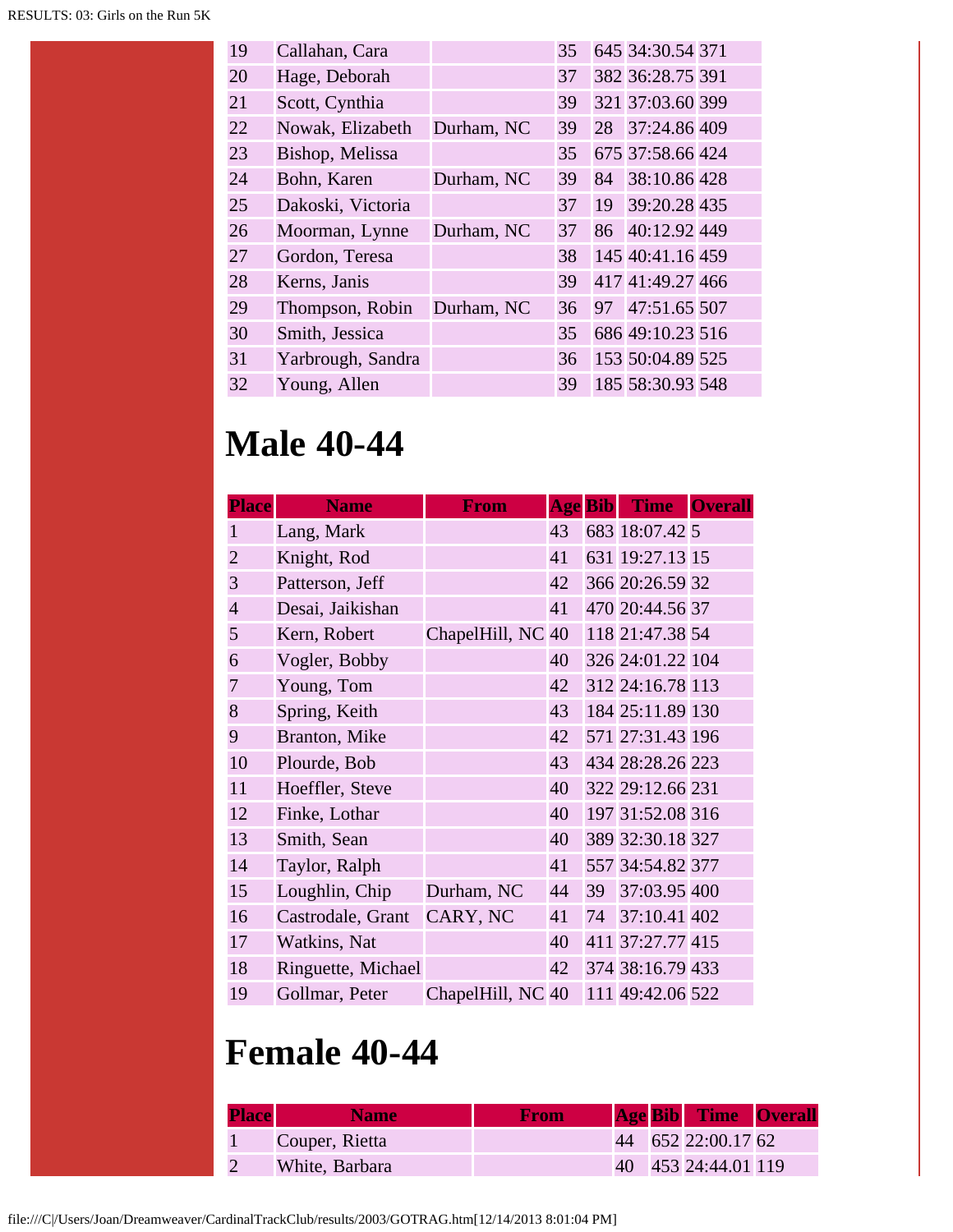| 3              | Pathman, Beth                          |                  | 43 |    | 624 24:57.94 123 |  |
|----------------|----------------------------------------|------------------|----|----|------------------|--|
| $\overline{4}$ | Klylstra, Kimberly                     |                  | 41 |    | 182 25:36.71 141 |  |
| 5              | Smith, Nancy                           |                  | 44 |    | 442 26:20.52 158 |  |
| 6              | Kitterman, Nancy                       |                  | 42 |    | 392 27:03.47 180 |  |
| $\overline{7}$ | Wheeler, Jane                          |                  | 42 |    | 198 28:14.73 217 |  |
| 8              | Dillon, Shelley                        |                  | 43 |    | 490 29:22.28 236 |  |
| 9              | Plourde, Lisa                          |                  | 43 |    | 418 30:16.08 262 |  |
| 10             | Wujciak, Barbara                       |                  | 41 |    | 569 30:43.10 274 |  |
| 11             | Toselli, Carole                        | ChapelHill, NC   | 42 |    | 518 31:14.41 296 |  |
| 12             | Porter, Allyson                        | ChapelHill, NC   | 42 |    | 203 31:15.55 298 |  |
| 13             | Mills, Kim                             |                  | 41 |    | 677 31:48.23 311 |  |
| 14             | Galvin, Kathy                          | Raleigh, NC      | 41 |    | 55 32:16.93 322  |  |
| 15             | Ward, Gerty                            |                  | 42 |    | 395 32:44.34 332 |  |
| 16             | Ray, Janet                             | Durham, NC       | 41 | 95 | 32:46.74 336     |  |
| 17             | Sailer, Jean                           |                  | 44 |    | 224 33:06.71 343 |  |
| 18             | Holland, Pam                           | Hillsborough, NC | 42 | 81 | 33:09.17 344     |  |
| 19             | Smith, Tracy                           |                  | 40 |    | 388 33:38.80 352 |  |
| 20             | Cheng, Sue                             | ChapelHill, NC   | 43 |    | 110 33:41.66 353 |  |
| 21             | Tesh-Roundtree, Kathryn ChapelHill, NC |                  | 41 |    | 120 34:58.57 378 |  |
| 22             | Taylor, Virginia                       |                  | 43 |    | 559 35:30.18 384 |  |
| 23             | Barron, Trish                          | ChapelHill, NC   | 44 |    | 112 40:13.31 450 |  |
| 24             | Heintschel, Laura                      | CARY, NC         | 44 | 59 | 40:15.10 452     |  |
| 25             | McKeel, Julie                          | Durham, NC       | 41 | 89 | 40:47.86 461     |  |
| 26             | Sweitzer, Sandy                        | Durham, NC       | 42 | 33 | 41:22.10 464     |  |
| 27             | Wood, Margaret                         |                  | 40 |    | 148 44:58.61 480 |  |
| 28             | Conder, Mimi                           |                  | 41 |    | 176 46:35.04 497 |  |
| 29             | Dillon, Beverly                        |                  | 44 |    | 615 47:52.13 508 |  |
| 30             | Ames, Beverly                          | ChapelHill, NC   | 42 |    | 108 49:12.62 520 |  |

## **Male 45-49**

| <b>Place</b>   | <b>Name</b>        | <b>From</b>       |    | <b>Age Bib Time Overall</b> |  |
|----------------|--------------------|-------------------|----|-----------------------------|--|
| 1              | Glazner, Allen     | ChapelHill, NC 48 |    | 646 18:10.57 6              |  |
| $\overline{c}$ | Merkel, Bill       |                   | 47 | 682 21:14.59 47             |  |
| 3              | Atchison, Gregory  |                   | 47 | 609 23:21.03 84             |  |
| $\overline{4}$ | Pleil, Joachim     |                   | 48 | 663 23:45.98 95             |  |
| 5              | Blunk, John        |                   | 46 | 309 24:01.57 105            |  |
| 6              | Vinegah, Richard   |                   | 49 | 633 24:37.07 115            |  |
| 7              | Virchiak, Mitchell |                   | 48 | 509 27:38.52 204            |  |
| 8              | Schenck, Tommy     |                   | 45 | 606 32:49.59 339            |  |
| 9              | Bowen, Lee         |                   | 48 | 591 36:46.07 397            |  |
| 10             | Kamery, Fred       | ChapelHill, NC 47 |    | 802 37:47.83 421            |  |
| 11             | Trabert, Thomas    | ChapelHill, NC 45 |    | 102 39:35.40 439            |  |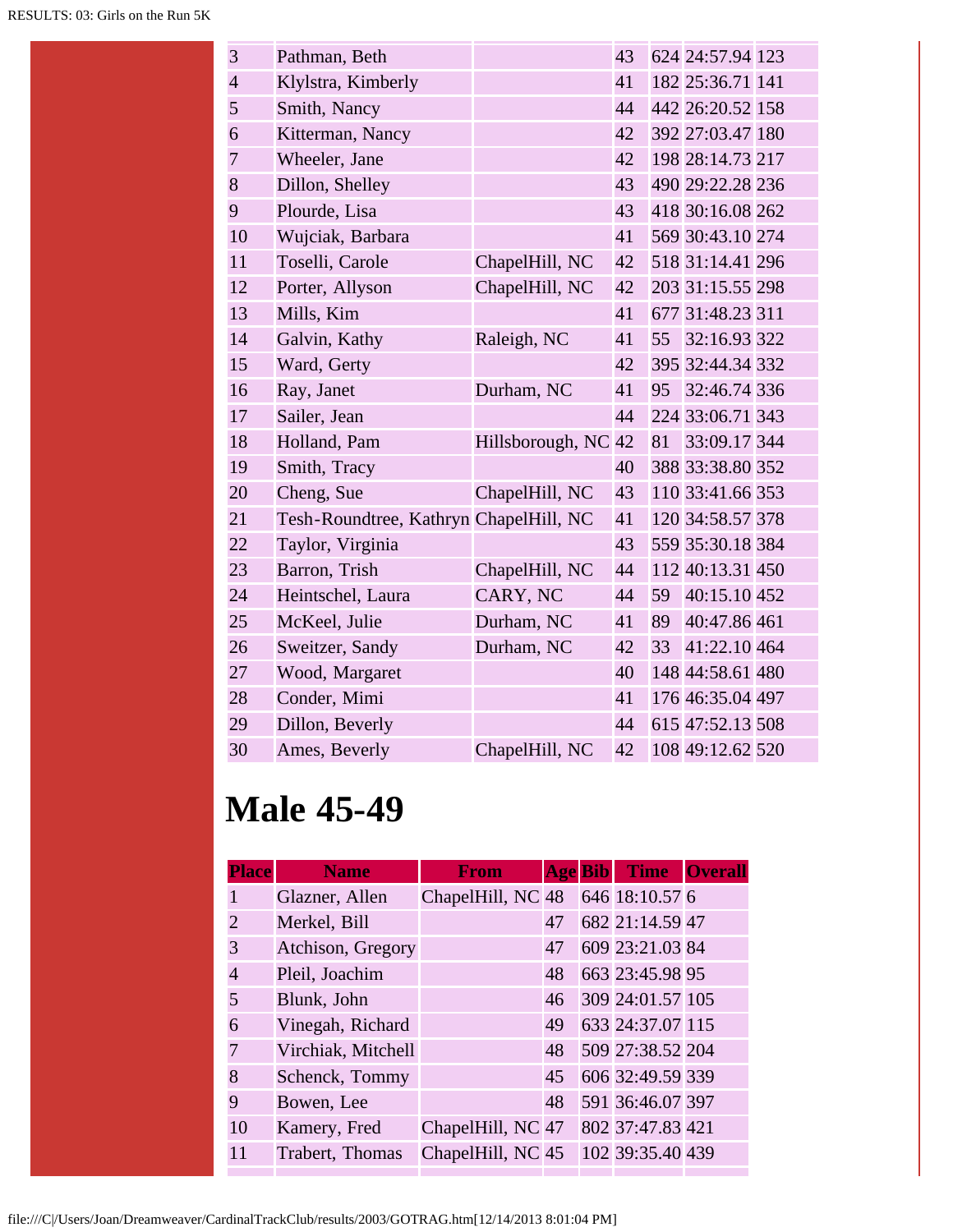|  | 12 Dixon, Thom | Cary, NC |  |  | 47 58 40:06.28 446 |  |
|--|----------------|----------|--|--|--------------------|--|
|--|----------------|----------|--|--|--------------------|--|

#### **Female 45-49**

| <b>Place</b>          | <b>Name</b>      | <b>From</b>                   |    | <b>Age Bib Time Overall</b> |  |
|-----------------------|------------------|-------------------------------|----|-----------------------------|--|
|                       | Ivins, Sally     |                               | 47 | 570 23:37.30 91             |  |
| $\mathcal{D}_{\cdot}$ | Kepler, Grace    |                               | 46 | 573 25:01.84 126            |  |
| 3                     | Bush, Peggy      |                               | 47 | 563 27:09.83 185            |  |
| $\overline{4}$        | Van-Horn, Sharon |                               | 45 | 523 30:01.05 255            |  |
| 5                     | Meyer, Mary-Ann  |                               | 46 | 527 36:22.77 389            |  |
| 6                     | Pottenger, Sara  |                               | 45 | 405 37:11.49 404            |  |
| 7                     | Ferguson, Kay    | Durham, NC 46 41 43:24.94 468 |    |                             |  |
| 8                     | Paulson, Anne    |                               | 49 | 597 43:34.97 469            |  |
| 9                     | Mansfield, Karen |                               | 45 | 614 48:16.22 509            |  |
| 10                    | Rocamora, Nancy  |                               | 45 | 13 48:17.41 511             |  |

## **Male 50-54**

| <b>Place</b>          | <b>Name</b>                            | <b>From</b>       | <b>Age Bib</b> | <b>Time</b>      | <b>Overall</b> |
|-----------------------|----------------------------------------|-------------------|----------------|------------------|----------------|
|                       | Smith, Jay                             |                   | 54             | 468 21:27.31 49  |                |
| $\mathcal{D}_{\cdot}$ | Shugars, Dan                           | ChapelHill, NC 53 |                | 582 21:28.36 50  |                |
| 3                     | Rielly, Jack                           |                   | 50             | 199 23:03.67 79  |                |
| 4                     | Crume, Richard                         |                   | 50             | 188 23:13.98 83  |                |
| 5                     | Barbati, John                          |                   | 51             | 568 26:00.94 149 |                |
| 6                     | Jones, Rodney                          |                   | 53             | 543 26:13.98 154 |                |
|                       | Davis, Jonathon                        | Durham, NC        | 50             | 15 27:04.96 183  |                |
| 8                     | Karpinos, Ralph                        |                   | 53             | 475 27:34.29 198 |                |
| 9                     | Chaplinsky, John                       |                   | 50             | 587 29:41.29 242 |                |
| 10                    | Garrison, Jim                          |                   | 54             | 192 29:57.86 250 |                |
| 11                    | Meschnick, Steven                      |                   | 51             | 637 30:47.16 282 |                |
| 12                    | Berolzheimer, Nathan ChapelHill, NC 52 |                   |                | 115 37:19.81 406 |                |

# **Female 50-54**

| <b>Place</b> | <b>Name</b>      | <b>From</b>                    |    | <b>Age Bib</b> Time Overall |  |
|--------------|------------------|--------------------------------|----|-----------------------------|--|
|              | Wides, Catherine |                                |    | 53 540 21:08.82 45          |  |
|              | Martin, Joyce    |                                | 50 | 313 30:40.13 272            |  |
|              | Roth, Susan      |                                | 53 | 462 44:17.05 472            |  |
|              | Liddle, Joanne   | Durham, NC 52 139 45:34.29 488 |    |                             |  |
|              | Hannah, Eileen   |                                | 54 | 379 51:26.29 533            |  |
|              | Beard, Sue       |                                |    | 187 58:56.11 549            |  |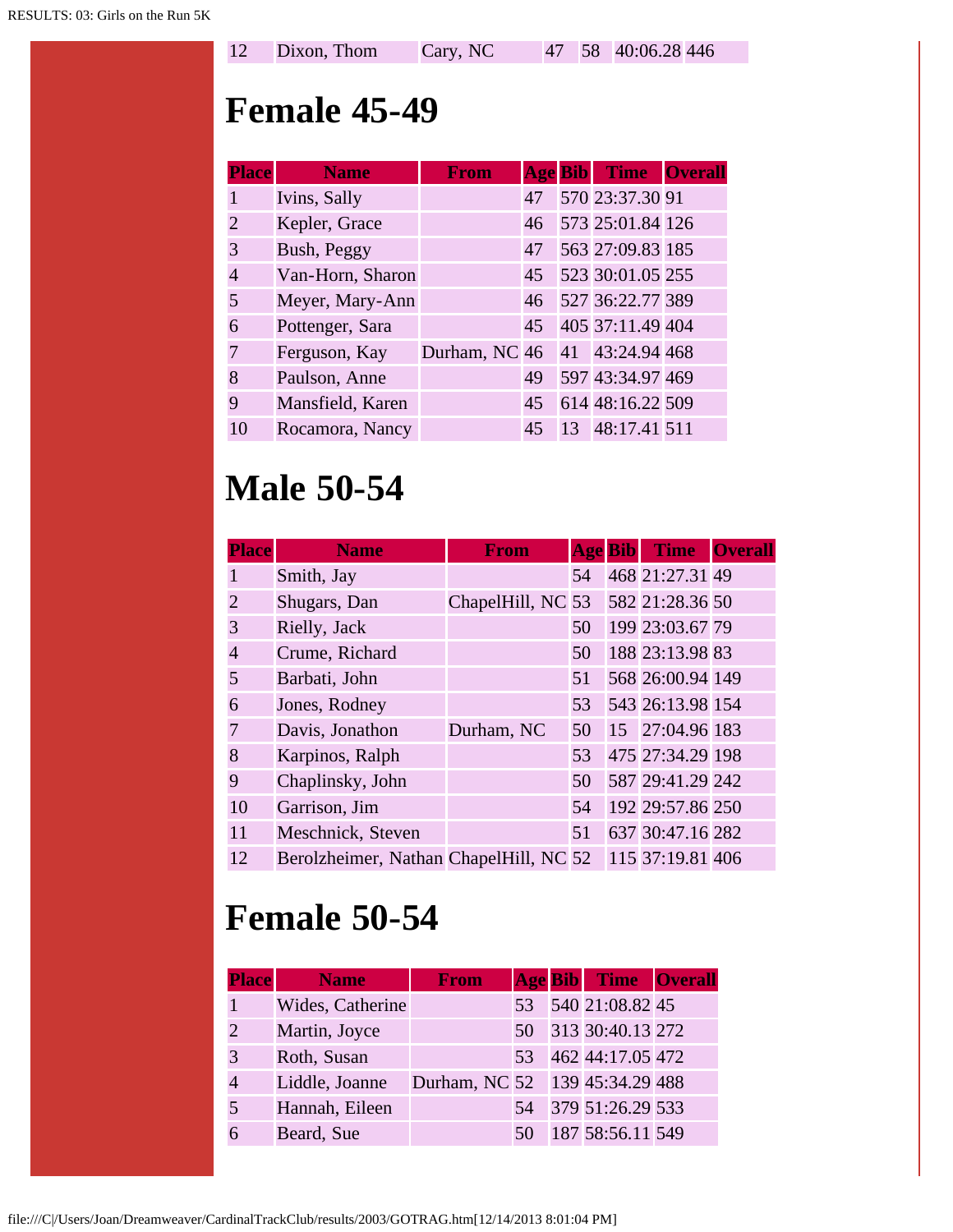### **Male 55-59**

| <b>Place</b>          | <b>Name</b>     |    | <b>From Age Bib Time Overall</b> |  |
|-----------------------|-----------------|----|----------------------------------|--|
|                       | McGrady, Gene   | 56 | 586 18:17.20 8                   |  |
| $\mathcal{D}_{\cdot}$ | Brown, Ken      | 58 | 638 23:11.61 82                  |  |
| 3                     | Zadjeika, Gary  | 56 | 628 24:48.59 121                 |  |
| 4                     | Frasier, Thomas | 55 | 159 25:35.24 139                 |  |
| 5                     | Landon, James   | 57 | 653 34:27.91 365                 |  |
| 6                     | Roth, Marc      | 55 | 461 44:56.04 475                 |  |
|                       | Marin, Jack     | 58 | 685 45:24.39 486                 |  |
| 8                     | Hannah, Scott   | 56 | 423 51:27.44 535                 |  |
| Q                     | Landon, John    | 55 | 440 58:30.32 547                 |  |

## **Female 55-59**

| <b>Place</b> | <b>Name</b>      |    | <b>From Age Bib Time Overall</b> |  |
|--------------|------------------|----|----------------------------------|--|
|              | McGrady, Shirley |    | 55 585 33:29.67 349              |  |
|              | Adkin, Sally     |    | 57 753 35:06.09 379              |  |
|              | Rouse, Margaret  | 59 | 147 44:58.98 481                 |  |
|              | Boyd, Jetta      |    | 56 191 46:01.64 493              |  |

# **Male 60-64**

|                | <b>Place</b> Name |  | <b>From Age Bib Time Overall</b> |  |
|----------------|-------------------|--|----------------------------------|--|
|                | Ribisl, Paul      |  | 64 679 24:46.29 120              |  |
| $\overline{2}$ | Harris, Steve     |  | 62 513 33:01.68 341              |  |

# **Female 60-64**

|               | <b>Place</b> Name |    | <b>From Age Bib Time Overall</b> |  |
|---------------|-------------------|----|----------------------------------|--|
|               | Adkin, Clare      |    | 60 752 30:48.37 284              |  |
| $\mathcal{P}$ | Allen, Linda      |    | 63 566 46:00.77 492              |  |
| 3             | York, Betty       | 63 | 190 54:08.06 544                 |  |

# **Male 65-69**

| <b>Place Name From Age Bib Time Overall</b>     |  |  |  |
|-------------------------------------------------|--|--|--|
| Bell, Gerald ChapelHill, NC 65 343 29:37.29 241 |  |  |  |
|                                                 |  |  |  |
| <b>Female 65-69</b>                             |  |  |  |